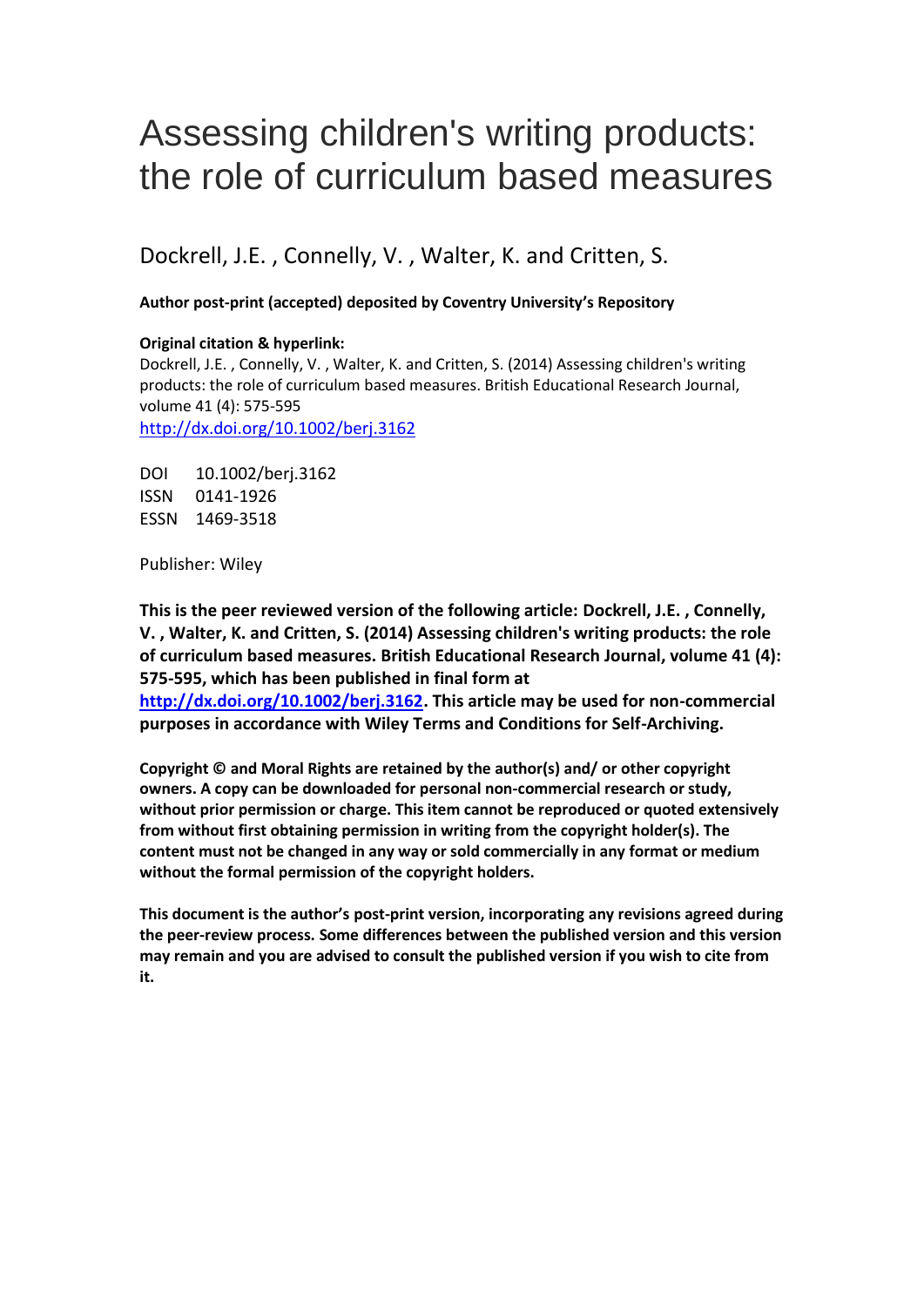Assessing Children's writing products: the role of curriculum based measures

Julie E. Dockrell,

Department of Psychology and Human Development

Institute of Education,

London WC1H 0AL

Vincent Connelly

Department of Psychology,

Oxford Brookes University

Kirsty Walter

Department of Psychology and Human Development

Institute of Education,

London WC1H 0AL

Sarah Critten

Psychology Department

Coventry University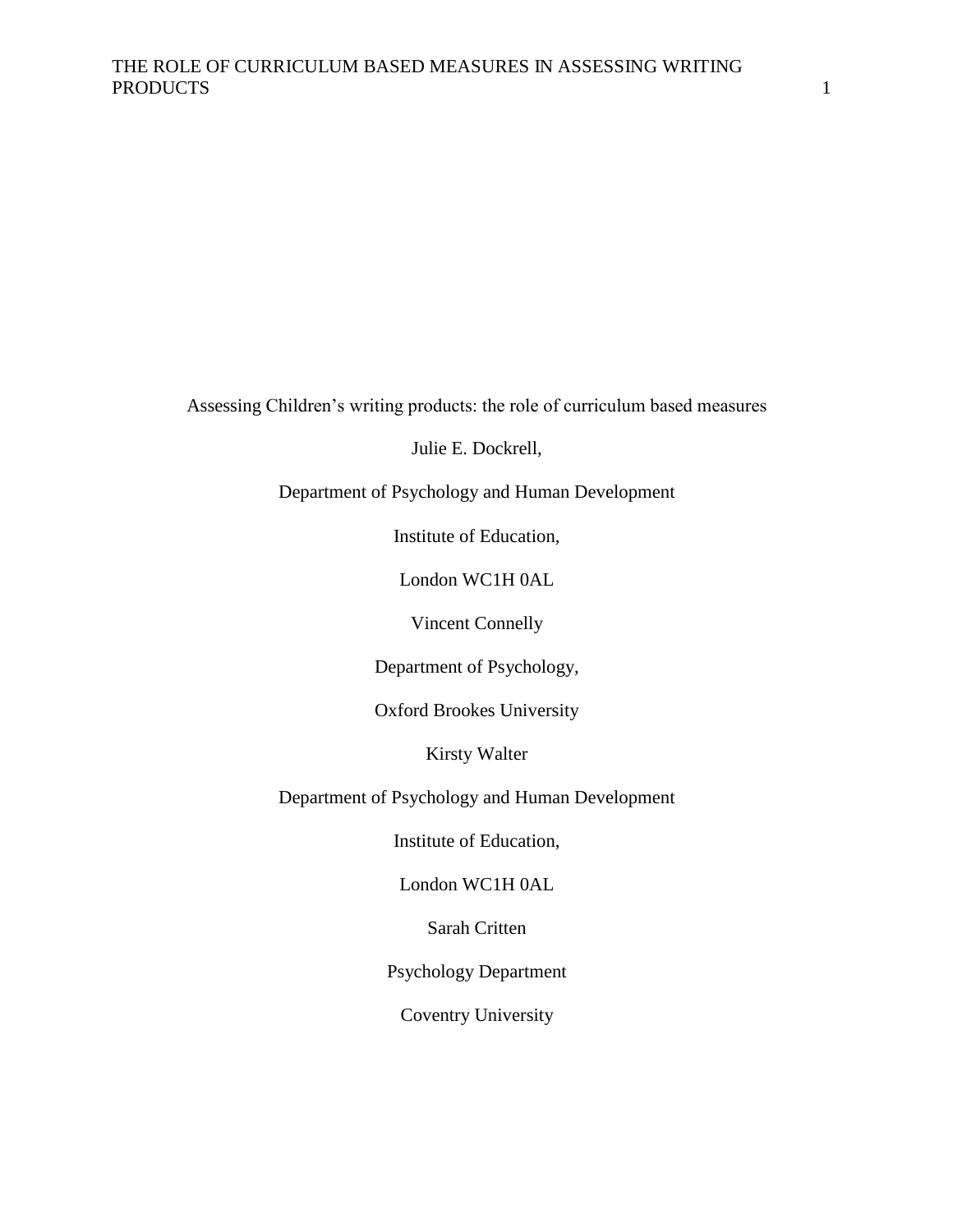#### Abstract

The assessment of children's writing raises technical and practical challenges. In this paper we examine the potential use of a curriculum based measure for writing (CBM-W) to assess the written texts of pupils in Key Stage 2 (M age 107 months, range 88 to 125). Two hundred and thirty six Year three, five and six pupils completed a standardized assessment of writing quality. Pupils also responded to two writing probes, one expository and one narrative, at baseline and five months later. In response to the probe pupils wrote for five minutes. Transcribed texts were scored for productivity (total words produced, correct word sequences, number of punctuation marks and sentences produced) and accuracy (proportion of words spelled correctly, correct word sequences and punctuation marks). The CBM –W measures were differentially sensitive to development and showed construct validity as evidenced by their association with the norm- referenced test measuring writing quality. Change over time was also evident and significant differences between narrative and expository texts were found. Pupils with special educational needs scored significantly more poorly on the CBM-W. Potential implications for research and practice are considered.

Key words: writing, assessment, curriculum based measures, Key Stage 2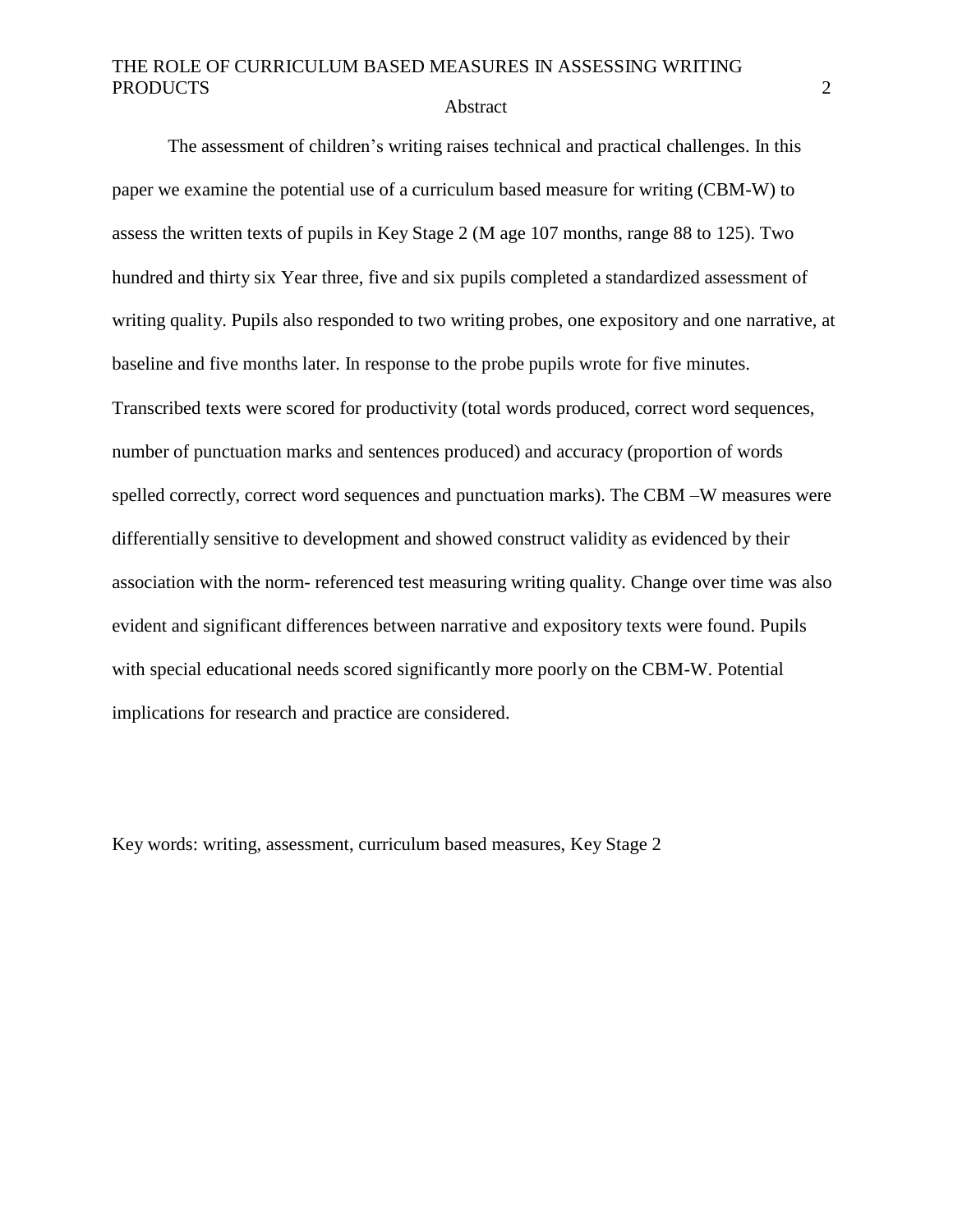The ability to produce written text, either manually or electronically is a key transferable skill. Writing is central to academic achievement, to gaining employment, and to communicating more widely. For students in formal education producing written text remains the primary way to demonstrate knowledge (Graham & Harris, 2004). Writing is a complex skill which develops over time through interactions between the child's cognitive resources, the instructional context and the demands of the writing task. Not surprisingly, given its complexity, many students struggle with learning to write (Graham & Harris, 2004), teachers often find writing instruction challenging (Graham et al., 2008) and the assessment of written products raises a unique set of problems for practitioners and researchers alike (Huot, 1990). Over the primary school years students develop their writing skills and some, when they enter secondary schools, are highly competent wordsmiths (Myhill, 2009; Myhill & Jones, 2007). However, the inability to produce sustained, accurate, and competent writing remains a pervasive weakness for many students; teachers need to be able to profile pupils developing writing skills so appropriate action can be taken (Fuchs & Fuchs, 2009). To date, studies of writing development and the ways in which writing products are assessed have been relatively neglected (Miller & McCardle, 2011). This paper considers the assessment of children's written texts by exploring the use of curriculum based measures of writing (CBM-W) with children in English primary schools to examine the extent to which these measures captured developmental differences and changes in writing performance overtime (Fewster & MacMillan, 2002). The validity of the CBM-W measure was evaluated in relation to a standardized measure of written text quality and the potential for CBM-W measures to identify struggling writers was examined.

Despite concerns about students' ability to produce written text in the UK, USA and Europe (Department for Education, 2013; Persky, Daane, & Jin, 2003; Torrance et al., 2012),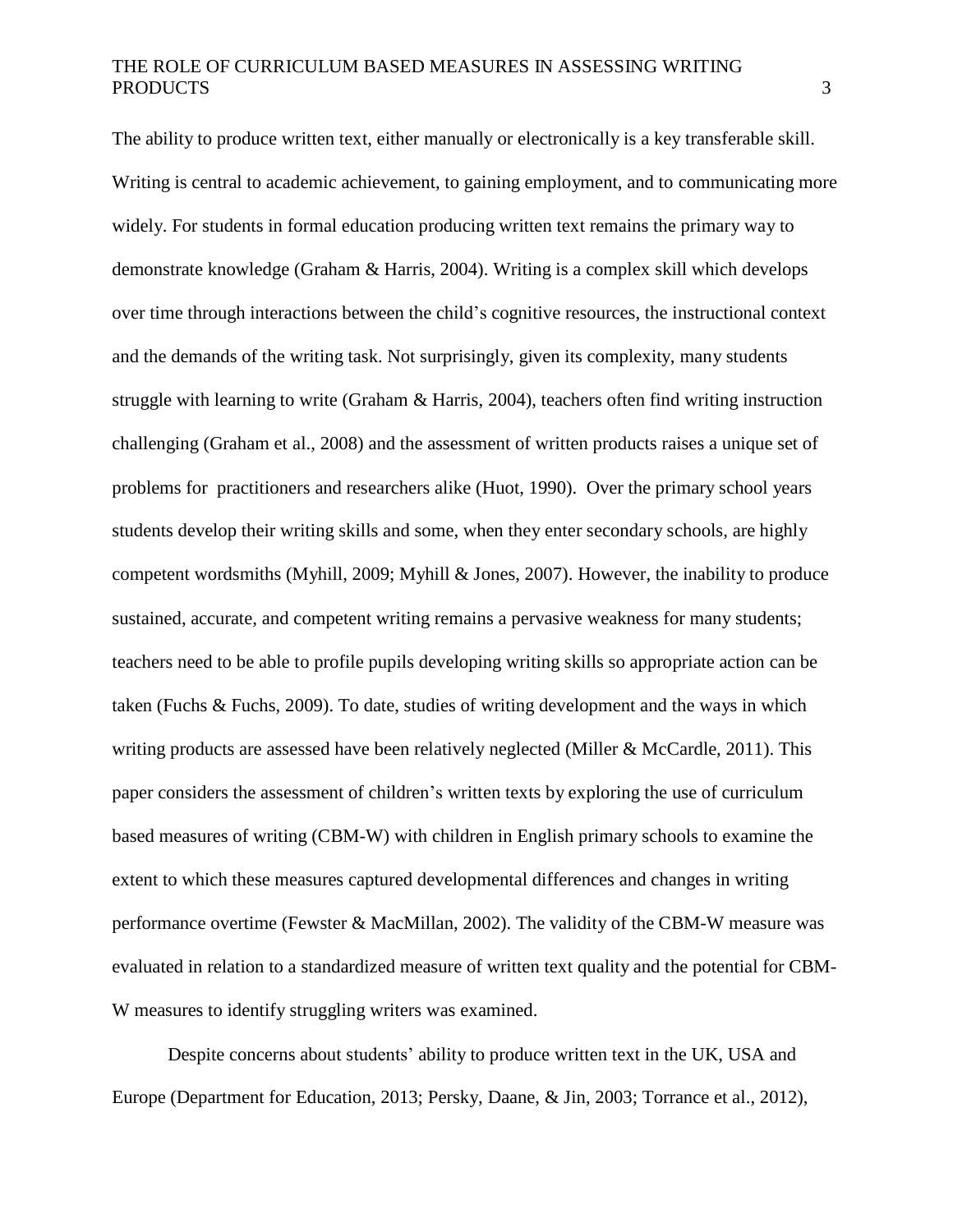research on writing has lagged behind research on reading and oral language development. Recent years have witnessed an increased focus on the development of children's writing processes and a recognition of the specific difficulties experienced by some pupils (Connelly, Barnett, & Dockrell, 2009; Graham & Harris, 2004; Myhill & Jones, 2009). This heightened awareness that "writing today is not a frill for the privileged few, but an essential skill for the many" (National Commission on Writing, 2003; 11), coupled with the numbers of students who are challenged by writing and the complexity of the writing process, has called attention to the importance of using reliable and valid assessments of written text production.

## **Understanding writing development**

A prerequisite to the assessment of written text is an understanding of the skills that are developing as children learn to write. The multiple components of the developing writing process have been captured in the 'simple view of writing' (Berninger & Amtmann, 2003; Berninger et al., 2002) and more recently the 'not-so-simple view of writing (Berninger & Winn, 2006). Effectively the model synthesizes diverse traditions in compositional research whereby developing writing can be represented, figuratively, as a triangle in a working memory environment in which transcription skills (handwriting/typing and spelling) and executive functions are the vertices at the base that enables the goal of text generation at the top of the triangle to proceed efficiently (see Berninger & Amtmann, 2003: 350). The applicability of the framework to educational settings is evident through the inclusion of developmental processes, the emphasis on the importance of transcription skills until these become automatic and an acknowledgement of the different phases of writing development. Writing takes time to develop and is not mastered until well into the teenage years and beyond but it is lower level processes such as handwriting and spelling constrain the text production in the beginning writer and for those struggling with writing. Given these constraints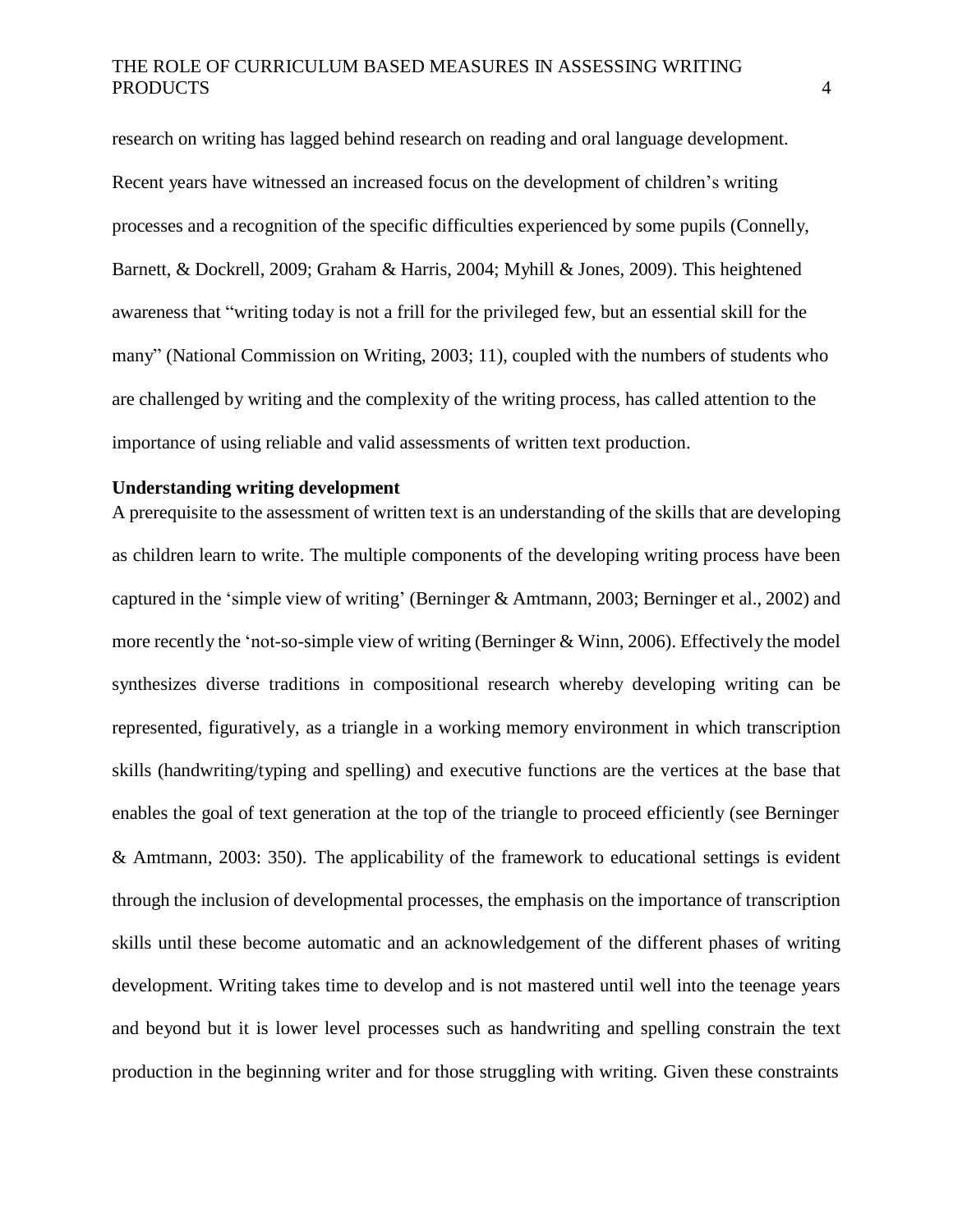on writing development, the majority of children up to about age 11 rely on a simple linear text production method when writing most texts (Bereiter & Scardamalia, 1987). Productivity and the accuracy of the text produced are the key indicators of writing quality in children of primary school age (Berninger, Nielsen, Abbott, Wijsman, & Raskind, 2008; Graham, Berninger, Abbott, Abbott & Whitaker, 1997; Wagner et al, 2011). Assessments of writing will need to capture the key components of the written text product as children are learning to write if progress is to monitored reliably and appropriate interventions implemented.

#### **Assessment of written texts**

Writing can be evaluated in a number of different ways and assessments can be made of single or multiple texts. Often summative assessments are made from single texts and this type of assessment is typical in research studies. By contrast formative assessment is more likely to involve tracking progress over time to identify both progress and the child's strengths and needs (Mansell, et al, 2009; Qualifications and Curriculum Authority – QCA 1999; Department for Education – DfE, 2011). Typically primary school children's writing is evaluated in response to a written, spoken or pictorial probe and these texts are then scored to capture the children's competence in written text production. Irrespective of the approach taken writing assessments are needed to provide information about the pupils' current level of performance and future teaching and learning needs and the teacher or the researcher is required to make explicit decisions about the dimension(s) of the text which are to be evaluated (Saddler & Asaro-Saddler, 2013).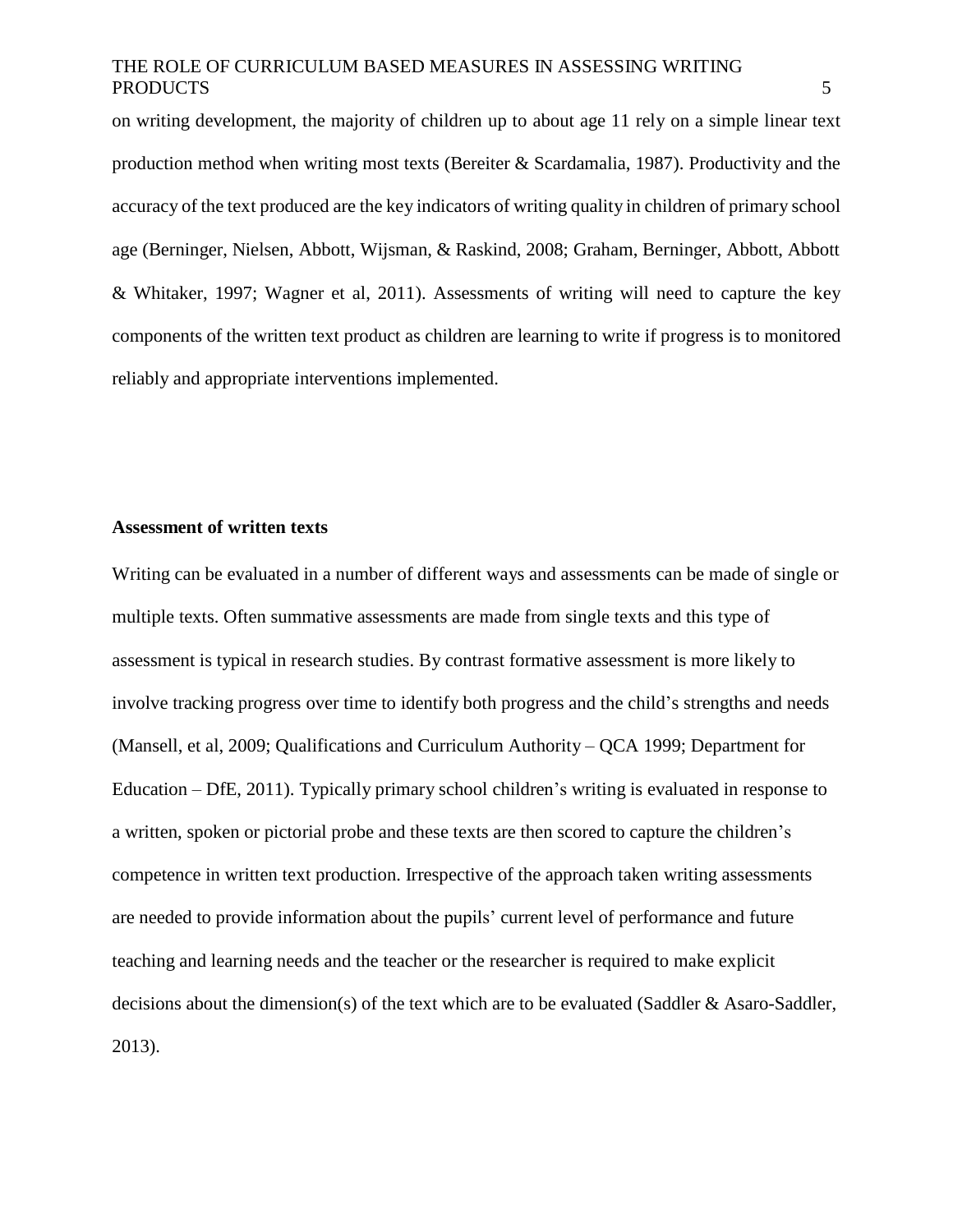Various approaches to evaluation of written composition have been used by researchers and teachers, including holistic scoring, analytic scoring, quantitative scoring, and curriculum based measurement measures (Abbott & Berninger, 1993; Lee, Gentile, & Kantor, 2010; McMaster & Espin, 2007; Puranik & AlOtaiba, 2012; Scott & Windsor, 2000; Wagner et al., 2011). These various evaluation approaches differ in purposes and in the underlying assumptions about the dimensionality of written composition. It is not clear, however, how these various evaluative approaches are related.

Holistic scoring measures have been used in research, psychometric assessments and in school practice. Global quality of the text is rated on a single ordinal scale (see for example Weschler, 2005) and not on any specific dimensions of the text produced. Holistic measures have the advantage of providing a single score with relatively little time involvement from the assessor, but they are limited in their ability to reliably differentiate among writing levels, monitor change over time and capture differential performance on the key components of writing (Espin et al., 2000). In younger children and those with learning disabilities the short amount of text which is typically produced can also reduce the validity of a holistic approach to evaluation (McMaster & Espin, 2007).

More recent work has attempted to identify specific dimensions of children's written text products providing guidelines of where and how to evaluate children's written compositions. Sometimes these dimensions are considered together to create a single score such as in the Wechsler Objective dimensions of writing or current UK writing Key Stage 2 SATs assessment scores (DfE, 2013; Rust, 1996). Other times the hypothesized dimensions are scored separately and profiles of writing are produced in terms of analytic or quantitative scoring schemes (Huot, 1990). However, all these approaches require specialized training to reliably identify the target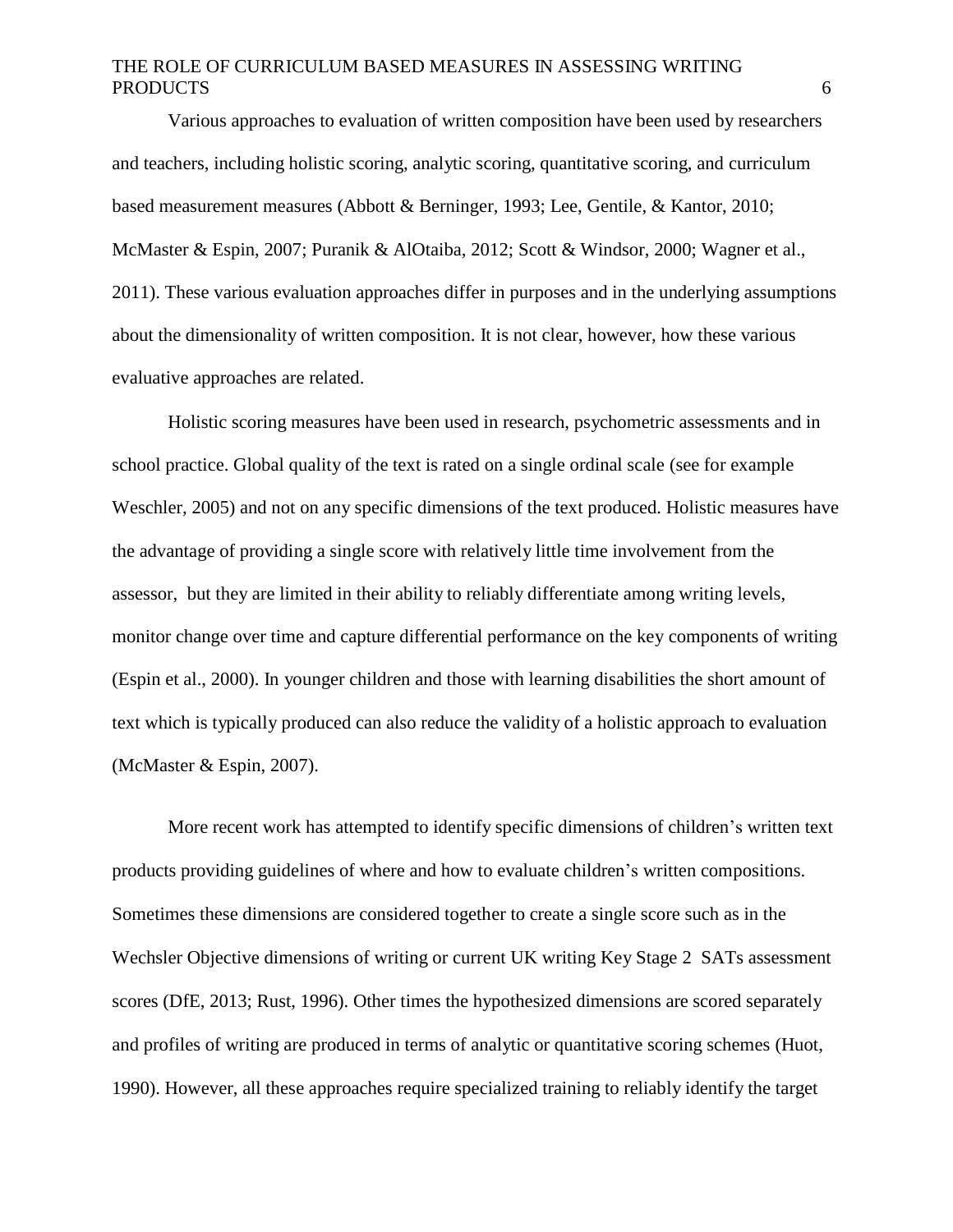dimensions and even with training the reliability of the analytic scales are too low to guide decision making and planning (Graham, Harris & Hebert, 2011; He, Anwyll, Glanville & Deavall, 2013). Moreover, the construct validity of the various analytical dimensions is often lower than holistic scoring schemes (Espin, De La Paz, Scierka, & Roelofs, 2005; Gansle, VanDerHeyden, Noell, Resetar, & Williams, 2006). Both holistic and analytic assessments of writing provide information about writing performance but their use in evaluating pupil's writing is challenging as the measures are hard to define objectively.

The number of dimensions which are thought to underpin written text production have also been a matter of debate. Earlier studies of composition identified two dimensions in children's written texts: quality and productivity (Berninger & Swanson, 1994; Graham, et al., 1997; Olinghouse & Graham, 2009). Recently researchers have refined these dimensions and included factors related to text complexity and organization (Wagner et al., 2011). Although these dimensions vary by age and population tested, they all capture dimensions of productivity and accuracy (Puranik, Lombardino, & Altmann, 2008; Wagner et al., 2011).

Timely assessment of students' writing competencies that are sensitive to measures of productivity and accuracy is a key step to monitoring progression (Nelson & Tattersall, 2014). Students need to be assessed on reliable and valid measures and frequently high stakes national tests do not provide this information (Graham, et al, 2011). Thus, it becomes important to examine the ways in which formative assessment can support writing development for students. Monitoring change is a key component in this activity. Two basic elements are required if this is to be effective: students need to be assessed over time and the writing task needs to be tailored to the competencies that are being examined.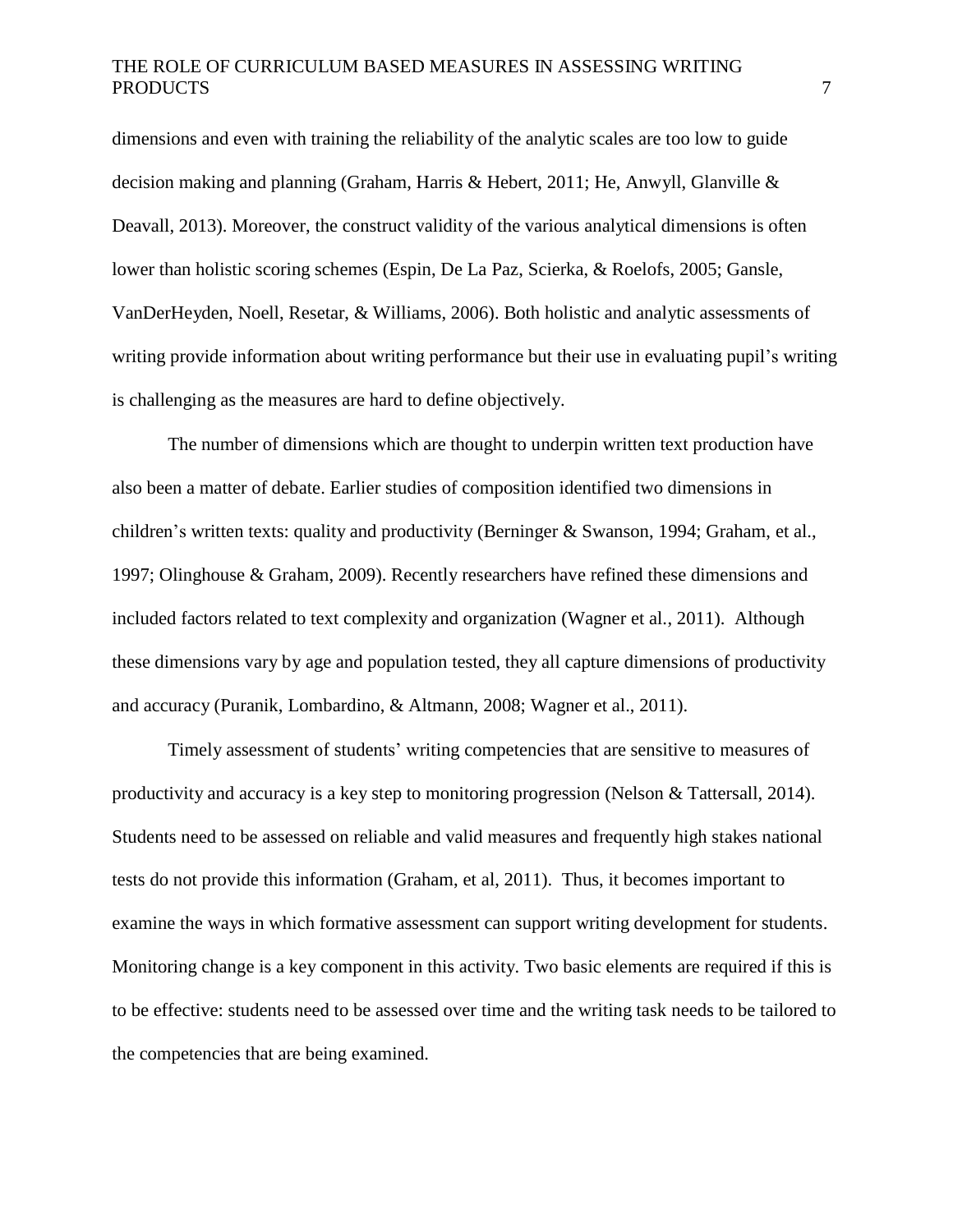Text genre is an added consideration when evaluating written texts and comparisons should be made across different writing genres (Berman, 2008; Olinghouse & Wilson, 2013). Assessments of single writing products may fail to capture the demands of different types of writing tasks (Scott & Windsor, 2000). Narrative and expository writing are common school tasks. Narrative writing involves telling a story, while expository texts involve conveying facts or describing procedures. Expository texts take longer to master (Berman & Verhoeven, 2002) and differences are evident in the student's text (Beers & Nagy, 2011; Koutsoftas & Gray, 2012). Expository writing is argued to be more cognitively demanding for children in comparison to the production of narrative texts. Typically children produce shorter summaries which are more error prone when they produce expository texts, but more complex text structures may be used (Scott & Windsor, 2000).

Accurate measurement of pupils' writing is necessarily premised on the identification of core components or dimensions in a developmentally sensitive manner. This includes an evaluation of both the quality of the text and the quantity of text produced**.** These measures must also be sensitive to the performance level of struggling writers so that appropriate remediation and targets can be implemented. Struggling writers produce texts that are generally shorter, less interesting and poorly organized at the sentence and paragraph level (Hooper, Swartz, Wakely, de Kruif, & Montgomery, 2002). The children's texts are marred by inordinate numbers of mechanical, spelling and grammatical errors (MacArthur, Graham, & Fitzgerald, 2006). To ensure that assessments should encapsulate performance at word, sentence and text level capturing the key dimensions of both productivity and accuracy. These assessments should be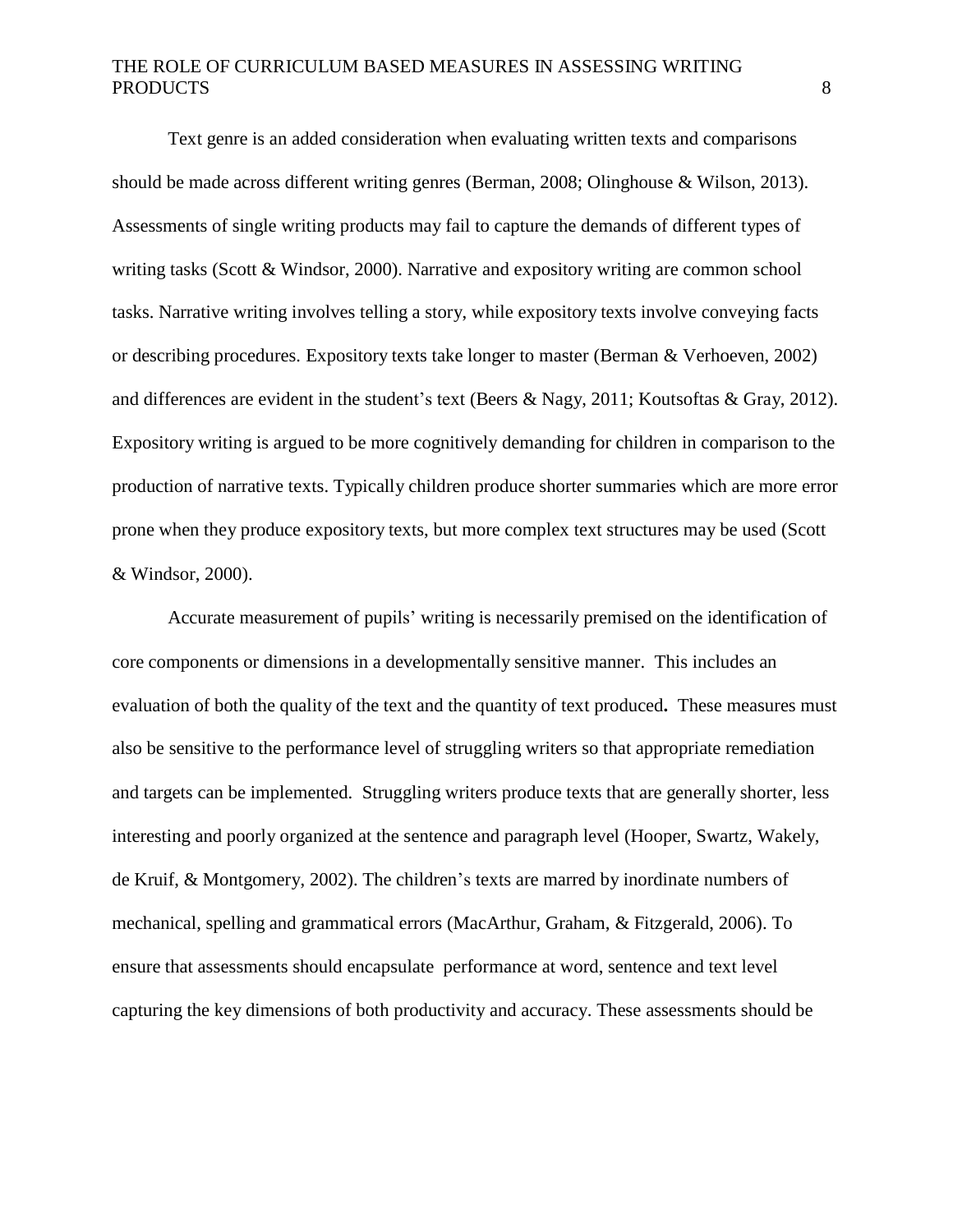sensitive to small changes over time and involve uncomplicated scoring techniques to aid regular, reliable administration.

## **Curriculum based measures of writing**

Curriculum based measures (CBM) of assessment are ways of measuring a child's academic progress through direct assessment of academic skills and have been well established for reading and numeracy (Stecker, Fuchs, & Fuchs, 2005). They are also argued to be a sensitive index of pupil's written text production (Espin et al., 2000) and have been successfully used to examine the skills of English language learners (Campbell, Espin, & McMaster, 2013). These assessments involve pupils writing for short periods (between three and seven minutes) in response to a probe and have been shown to be valid and reliable measures of writing proficiency for students aged between seven and 12 (Weissenburger & Espin, 2005). Thus, they provide a potentially quick and reliable assessment of primary school children's writing products. Students are typically assessed on two dimensions: productivity and accuracy. CBM-Ws have also been promoted as a potential screening tool and as a means of monitoring progress (McMaster, Parker & Jung, 2012).

A variety of different text measures have been used to evaluate productivity in CBM-Ws including numbers of words written, correct word sequences (CWS), punctuation marks and words spelled correctly. The appropriateness of these measures vary with pupil's age (see McMaster & Espin, 2007 for a review of the technical features of the measure). Although productivity measures such as total words written has often been considered the hallmark measure of CBM-W tasks there is increasing evidence that inclusion of other quantitative measures in combination with qualitative measures provides a more comprehensive measure of a complex skill such as writing (McMaster & Espin, 2007; Ritchey & Coker, 2013). The inclusion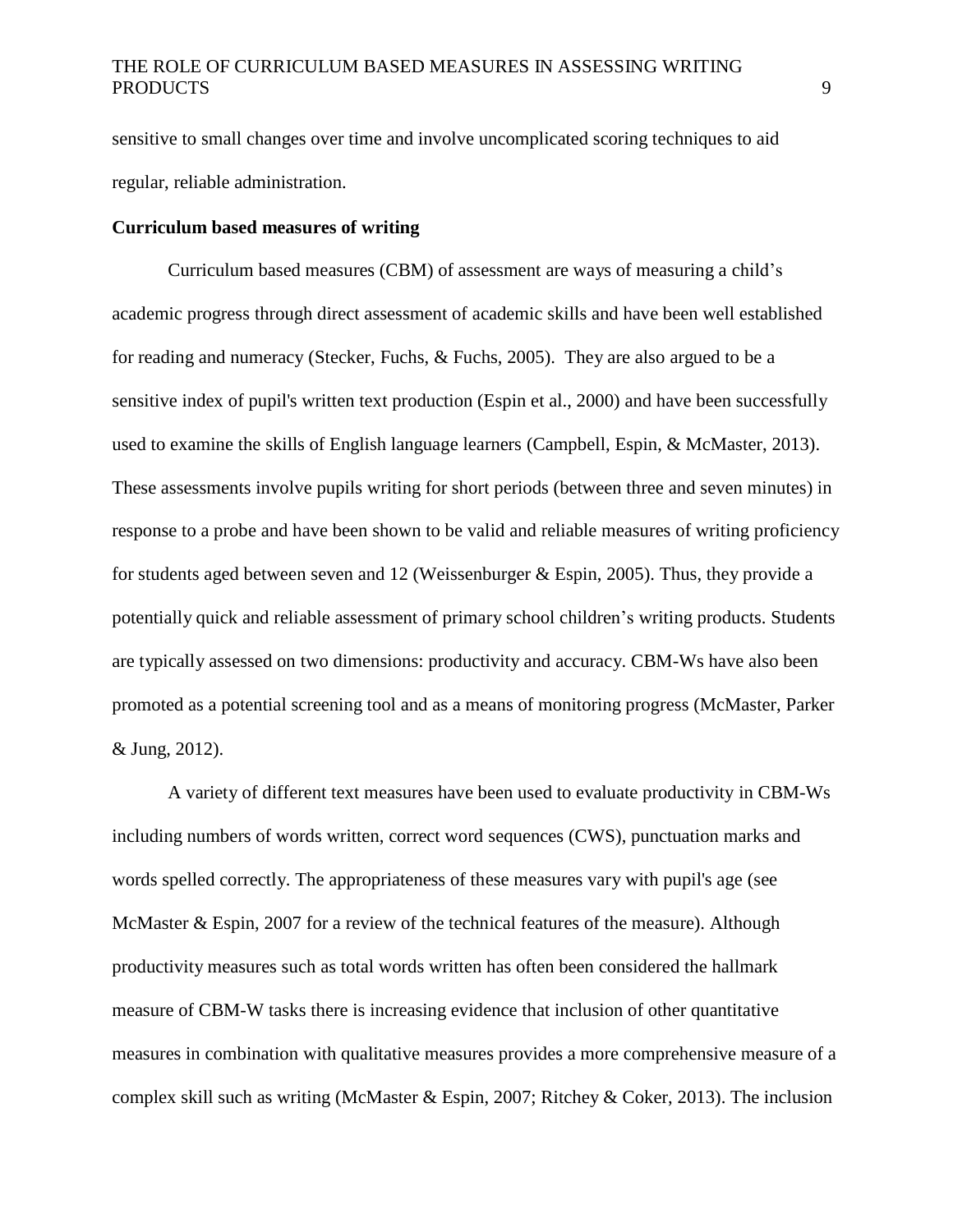of CWS and measures of spelling may also provide more face validity for teachers (Coker & Ritchey, 2010; Gansle, Noell, VanDerHeyden, Naquin, & Slider, 2002).

CBM-W measures vary in their scoring reliability. Inter rater reliability can be high, with 80-90% agreement (Gansle et al., 2006; Graham, et al., 2011; Weissenburger & Espin, 2005) but this varies in relation to the types of texts produced, the age group of the pupils studied and the text measure that is used (Campbell, et al., 2013; McMaster et al., 2012). Validity of the CBM-W has also been examined and some measures are correlated with standardized assessments (.69 for Test of Written Language, Hammill & Larsen, 1996)) and with teacher ratings (.76, Parker, Tindal, & Hasbrouck, 1991). Simpler CBM measures such as total words written have lower criterion related coefficients than more complex measures such as CWS or measures reflecting spelling and word choice. Narrative probes have demonstrated the best technical adequacy to date (see McMaster & Campbell, 2008).

The use of CBM-W has not gone unchallenged. Concerns relate to scoring, the extent to which these measures are valid across different populations and their sensitivity in capturing text quality. While numbers of words and words spelled correctly show good interater reliability other measures are not so straightforward to score (CWS) or require a more subjective judgment. Only modest criterion validity coefficients have been achieved, although this may be a more general problem of writing measures (Huot, 1990). Of particular concern has been the identification of sensitive indicators of early writing (but see McMaster, Ritchey, & Lembke, 2011). Most work using the CBM-W has examined static scores and evidence examining growth trajectories has been contradictory. McMaster et al (2011) found stable and valid growth curves between the ages of eight and nine. However, other studies have indicated that only CBM-W variables of total words written, words spelled correctly and CWSs showed clear developmental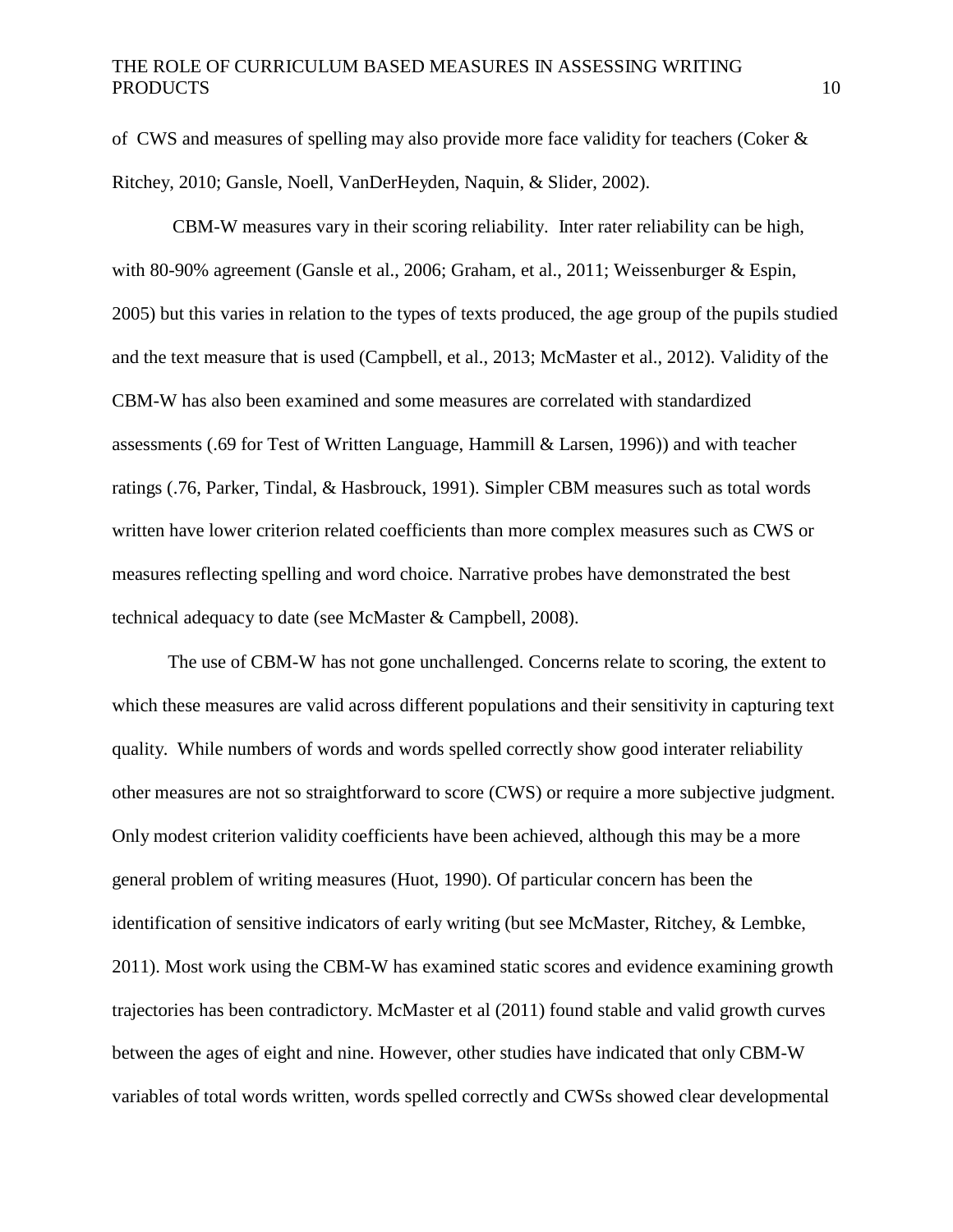trends (Costa, Hooper, McBee, Anderson, & Yerby, 2012). A final limitation rests in the paucity of research on CBM-W measures in educational contexts outside North America. Given the interaction between teaching and learning and the different pedagogical approaches used outside North America the utility of CBM-W as a measure to evaluate writing performance and progress for children at similar stages of learning to write remains limited. It therefore becomes important to consider whether CBM- W can be used to complement current writing assessments in KS2. As yet we do not know which, if any measures, differentiate pupils writing performance and whether these are sensitive to change over time (Ritchey & Coker, 2013).

## **Aims of the study**

The primary purpose of the study was to examine the potential uses of CBM-W as a means of evaluating writing products in a cohort of English primary school pupils. It has been argued that three stages are essential in establishing the usefulness of CBMs for monitoring progress: examining the technical features of the static score, examining the sensitivity of the measure to growth and finally examining the use of CBM in monitoring teaching effectiveness (Fuchs, 2004). In this paper we examine the first two stages using both narrative and expository probes for pupils in between the ages of eight and 11.

To examine the technical features of the CBM-W we first established that the children's written texts could be scored reliably for measures of productivity (numbers of words produced, numbers of CWS and numbers of punctuation marks) and text accuracy (proportion of CWS, proportion of words spelled correctly and proportion of correct punctuation marks). We then examined whether the measures used differentiated across age groups and between genres and the extent to which the measures correlated with a UK standardized test of writing quality (Wechsler Objective Language Dimensions). This allowed us to examine the concurrent validity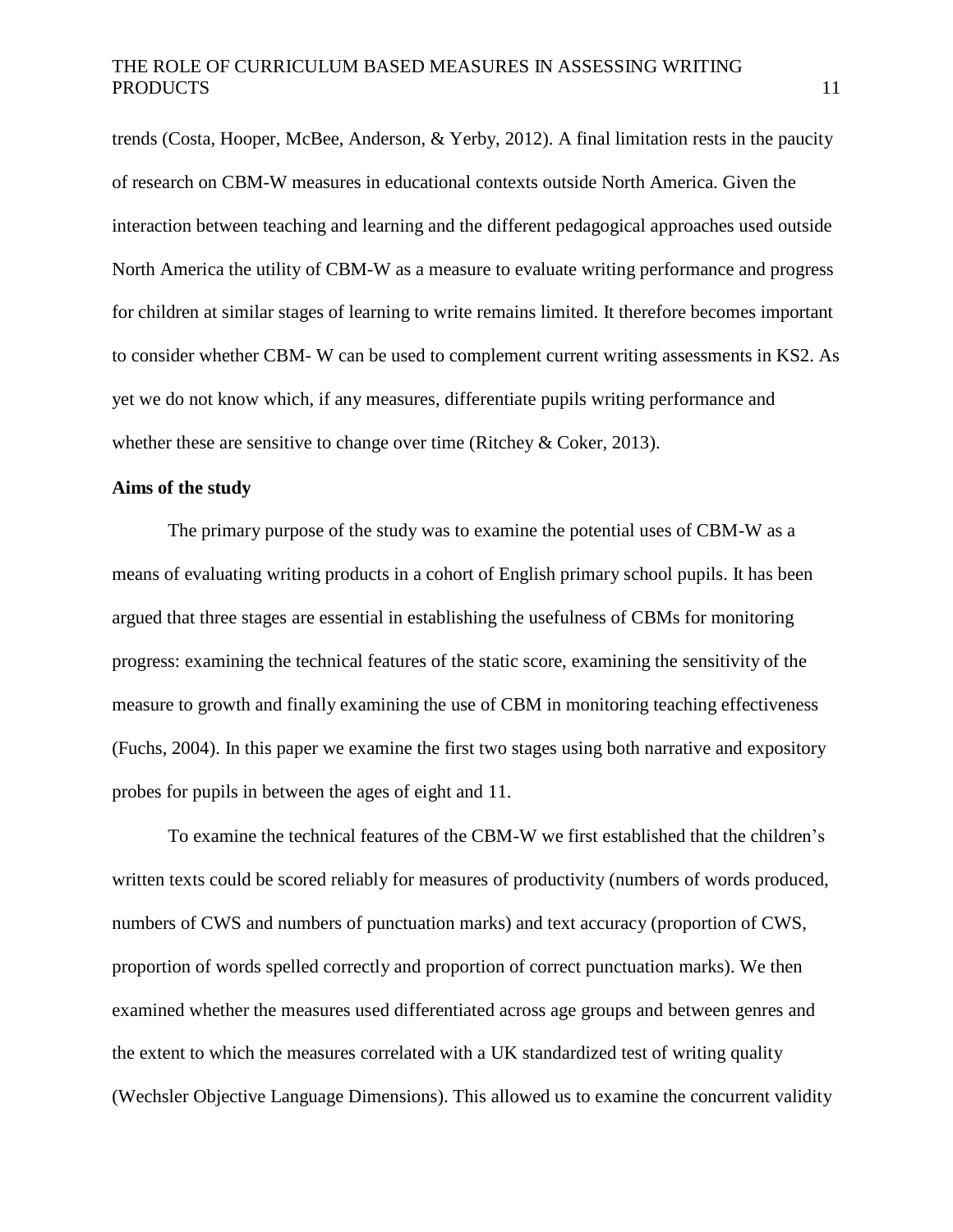of the CBM-W measures. Further to this we carried out a principal components analysis on the CBM to establish the extent to which the measures reflected productivity and accuracy described in dimensional measures of children's writing for this age range (Puranik et al., 2008).

To establish sensitivity to growth, for measures that captured age related differences, we considered changes in pupil's performance over a five-month period during the same academic year. Finally given the overall poorer performance of pupils with special educational needs (SEN) on writing tasks (Graham & Harris, 2005) and evidence that CBM-W can profile levels of writing skills for pupils with SEN (Dockrell, Ricketts, Charman & Lindsay, 2014) we explored whether the measures were sensitive to children's SEN status. To our knowledge this is the first study to consider CBM-W measures in the UK and, as such, to provide an evidence base about its potential use in schools.

#### Method

#### **Participants**

Two hundred and thirty six pupils from two primary schools in two shire counties participated in the study. Schools were representative of the local authority in terms of national data on percentages of free school meals, ethnicity and numbers of children with special educational needs.

All Year 3 ( $n = 71$ ), Year 4 ( $n = 83$ ) and Year 5 ( $n = 82$ ) pupils participated in the study (*n* boys = 130; *n* girls = 95). Data on free school meal eligibility, presence of SEN (school action, school action plus or statement) and English as an additional language was available for 82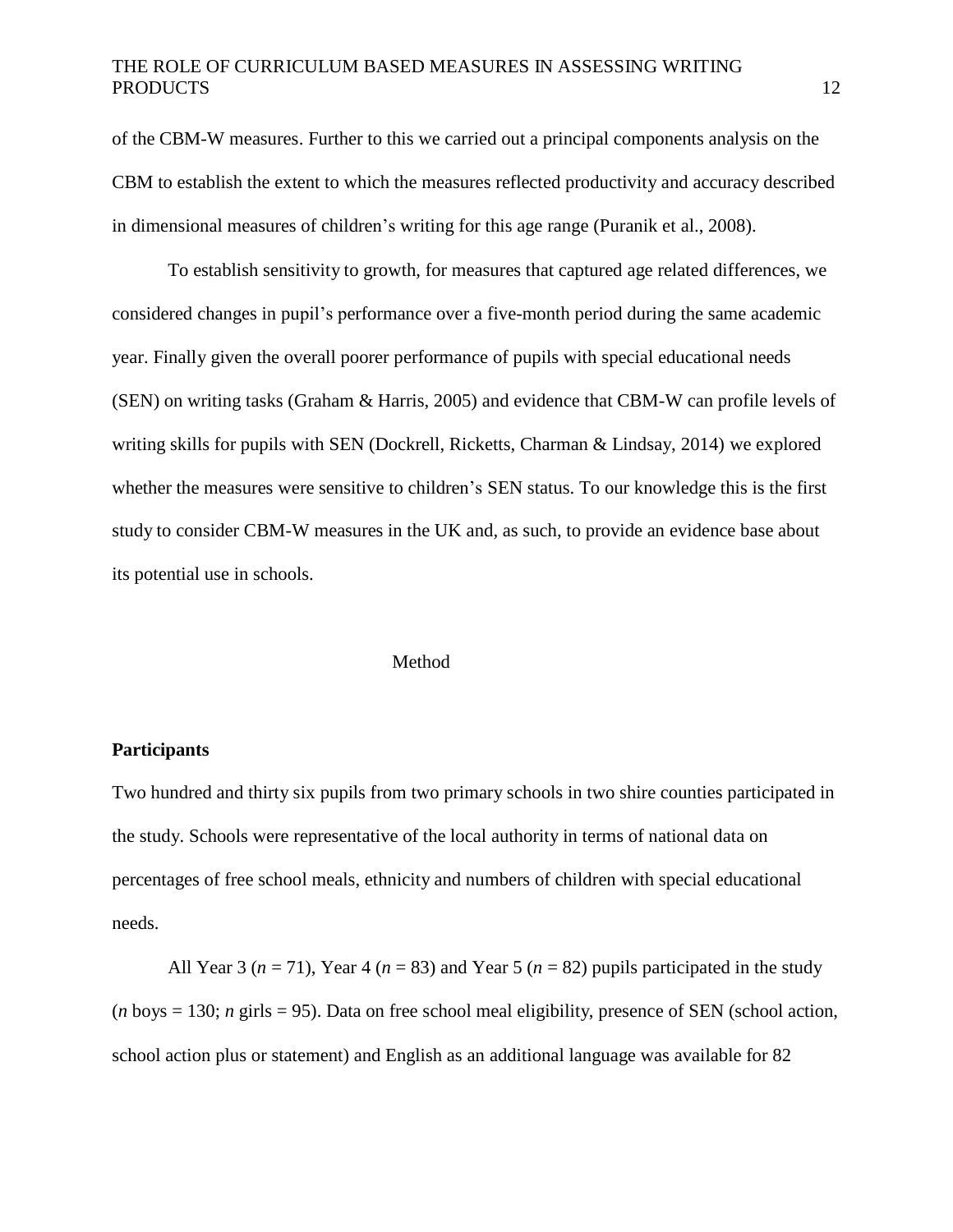pupils. Of these 82 pupils nine were eligible for free school meals, three had English as an additional language and 19 were reported to have special educational needs.

Both schools scored above the national average in Key Stage 2 writing assessments (Writing level 4 or above 93% and 79%). However, Mean standard scores for the WOLD were at the lower margins of the average range (Mean Year  $3 = 85.27$ , SD = 6.81; Mean Year  $4 =$ 85.51,  $SD = 7.90$ ; Mean Year  $5 = 87.17$ ,  $SD = 10.68$ ) and there were no significant differences between the three year groups in the pupils standard scores  $(F(2, 315) = 1.507, ns)$ .

## **Design**

This was a repeated measures design where pupils completed two CBM-W tasks (narrative and expository) and a standardized measure of writing at two different time points during one academic year, five months apart. Presentation of narrative and expository tasks was balanced across year groups and time of assessment. The standardized writing task (WOLD) was always completed last.

#### **Materials**

#### **Curriculum based writing measures**

Pupils responded to two probes. In the narrative condition children responded to a probe "One day I had the best/worst day ever at school". In the expository condition children responded to the probe "There are many things that make a day at my school very interesting/boring".

Each probe was presented at the top of a sheet of lined paper, with additional sheets available if required. Participants were asked to write the best story/description they could within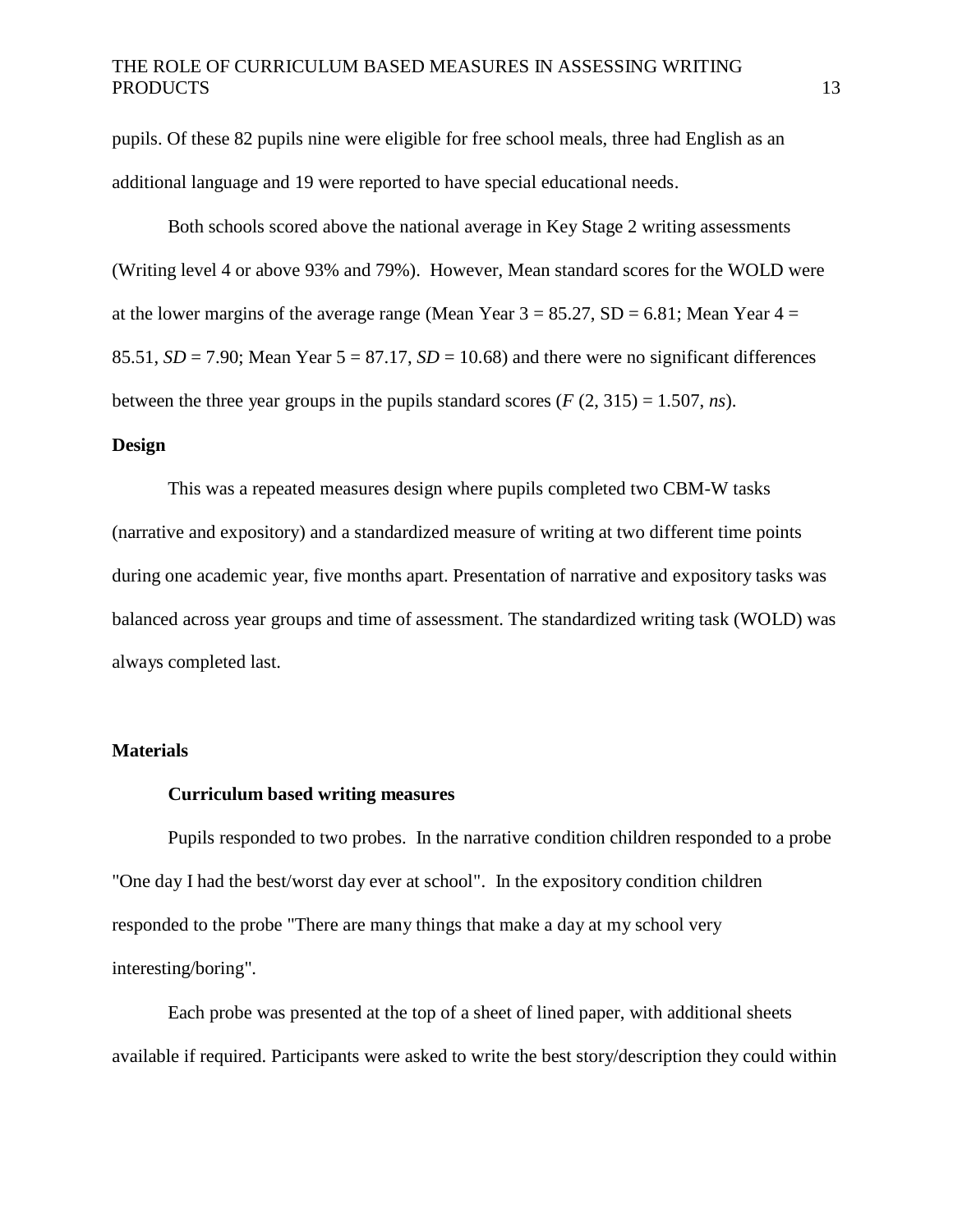the time limit. After explaining the task, students were given 30 seconds to think about what they wanted to write and five minutes to write it.

The CBM-W was scored for both productivity and text accuracy. Productivity was examined using four measures: total number of words produced, number of CWS, total punctuation marks and total number of complete sentences produced. Total words produced was calculated by counting the number of words produced in the five minute period, excluding numerals and crossed-out words irrespective of whether the words were correctly spelled. CWS was defined as any two adjacent words that were acceptable within the context of the sample to a native English speaker (Espin et al., 2005). End punctuation and beginning capitalization were also taken into account in the scoring (Tindal & Parker, 1989). To distinguish transcription errors and text generation skills spelling errors were not penalized. All punctuation marks were counted and total sentences were defined by the use of a full stop.

Accuracy scores were proportion scores created for words spelled correctly, CWS, correct punctuation marks and correct sentences. Proportion scores were calculated using the correct use of the textual feature taking into account the total production of that specific feature. For example proportion of words spelled correctly was calculated from the total number of words produced.

#### **Standardized measure of writing**

The Wechsler Objective Language Dimensions (WOLD): writing expression (Rust, 1996). The child is asked to write a letter outlining his or her ideal house. Children are allowed 15 minutes to complete the task. The written output can either be scored holistically or analytically: reliability .89, correlation with Woodcock-Johnson Psycho-Educational Battery-Revised, Dictation  $= 0.72$ . The analytic scale was used to assess the children's written text in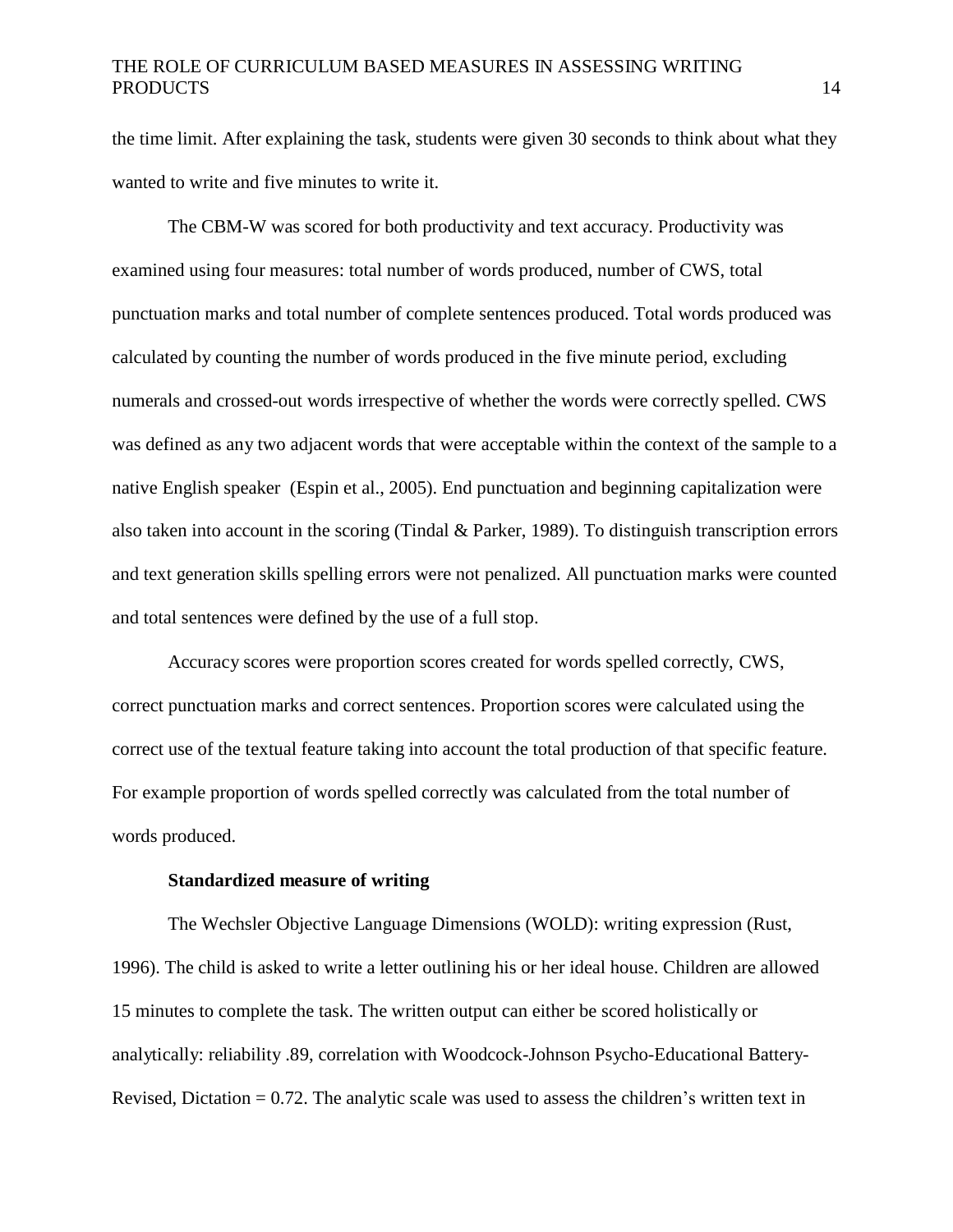relation to UK standardized norms. This comprises six dimensions, each rated on a four point scale, which are scored independently of each other: Ideas and development; Organization, Unity and coherence; Vocabulary; Sentence structure and variety; Grammar and usage; Capitalization and punctuation. These scores are then combined to produce a total score with a maximum of 24 points. This score is standardized against a set of UK normative data.

#### **Procedure**

Ethical approval was given by Oxford Brookes University, which follows British Psychological Society guidelines. Parents were provided with information sheets explaining the objectives of the study.

All testing took part in class groups and children were informed they were participating in a research study. Students were free to withdraw at any point during the assessments. No additional assistance was provided.

#### **Coding and reliability**

CBM measures in school from the handwritten texts by the teachers. Since the raters were unfamiliar with the pupils before scoring the scripts, each script was transcribed onto the computer. This removed the potential impact of unfamiliar handwriting and provided a clear text for the assessors to evaluate. All scripts were scored by graduate psychologists or one of the project directors. Prior to scoring training was provided where 12 example scripts randomly selected from the sample were scored by all raters. A minimum of 80 per cent agreement with the principal marker was achieved for all trainers. Inter-rater reliability was checked for a 10 per cent sample of all scripts. Chronbach's Alpha for the CBM-W scoring criteria was above .8 showing a high rate of reliability across markers.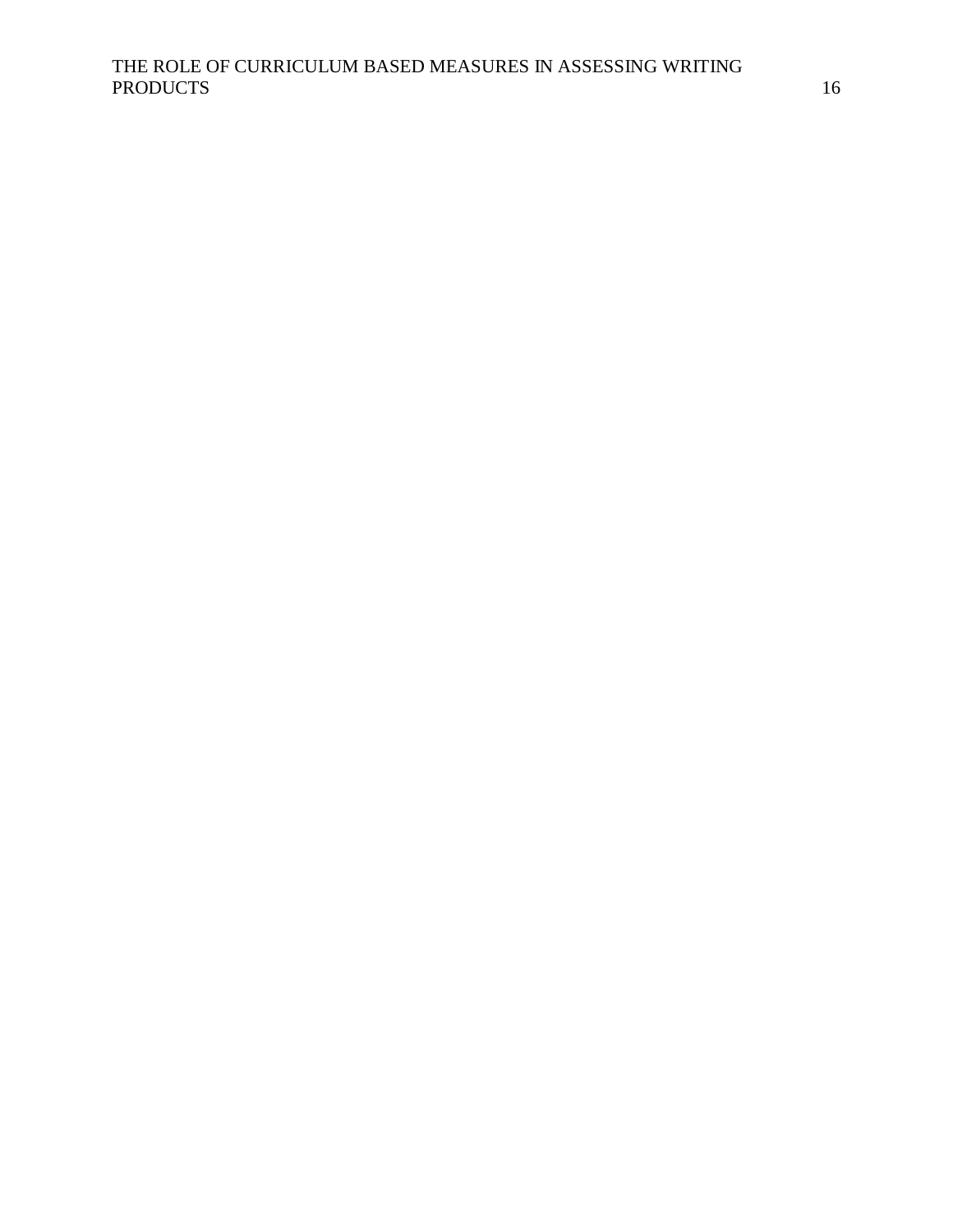#### **Results**

The results are presented in three sections. In each section we examine CBM-W measures of accuracy and productivity separately and consider the effect of genre type (narrative versus expository). Section 1 addresses the first research questions and examines whether the CBM-W measures were sensitive to developmental differences. Section 2 examines the concurrent validity of CBM-W measures in relation to a norm referenced writing assessment. Section 3 examines, for those measures where developmental differences were evident, whether these CBM-W measures are sensitive to change over time. Finally, for those pupils where we were provided with information of their SEN status we report the extent to which being identified as experiencing an SEN impacted on their performance on the CBM-W scores.

#### **CBM-W measures and sensitivity to age group and genre type differences**

One hundred and ninety-two pupils contributed both narrative and expository texts. Means and standard deviations for productivity measures are presented in Table 1 and accuracy measures in Table 2. A series of repeated measures ANOVAs were conducted for each measure, with genre type as the within child measure and Year group as the between group measure.

#### INSERT TABLE 1 AND 2 ABOUT HERE

There were significant effects of genre type and Year group differences for the majority of the productivity measures. Older children wrote significantly more words ( $F(2, 190) = 7.50$ ,  $p =$ .001,  $np^2 = 0.07$ ) and there was a significant effect of genre type where children produced significantly more words with the narrative rather than the expository probe.  $(F(1, 190) = 72.29,$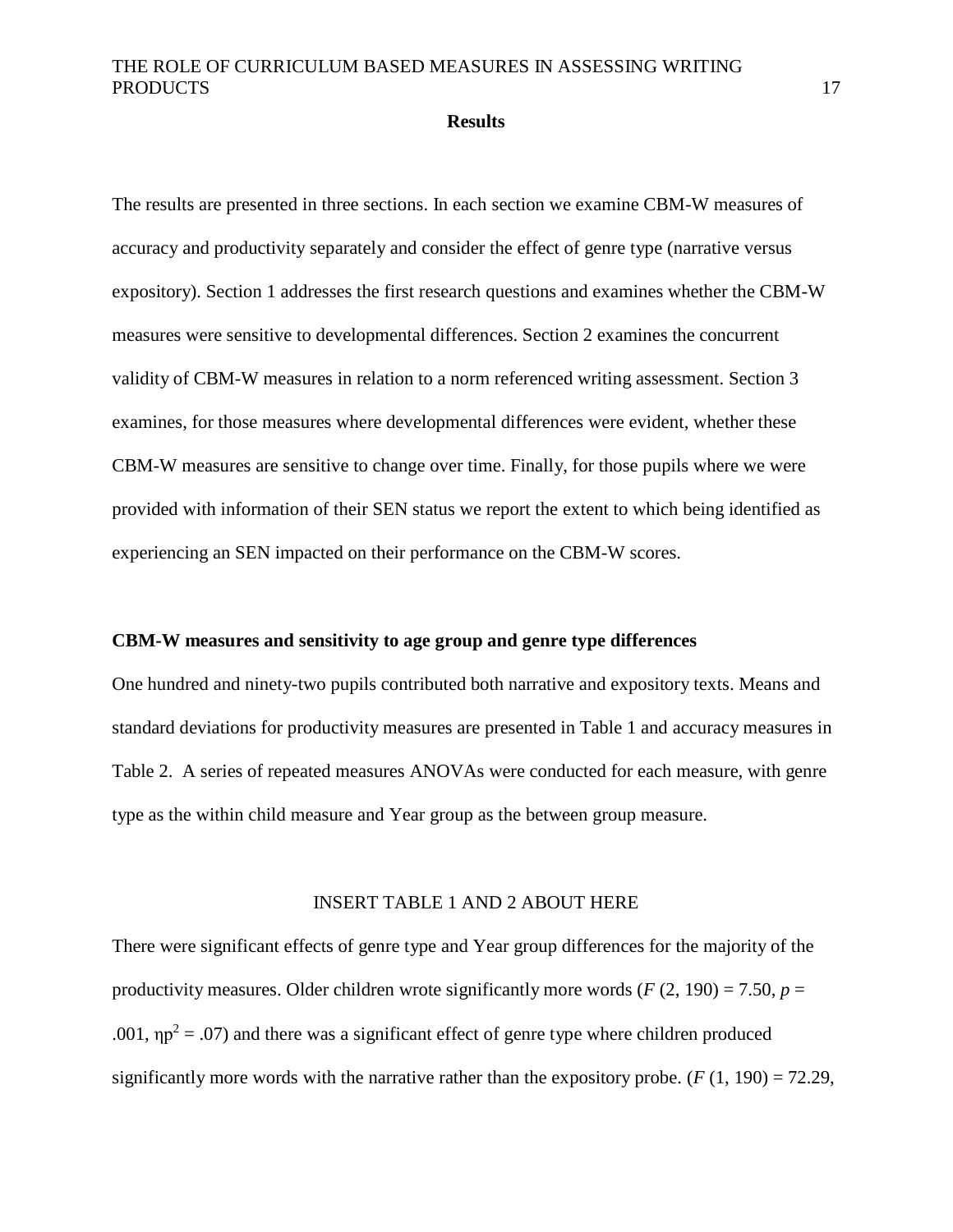$p < .001$ ,  $np^2 = .28$ ). There was no interaction between Year group and genre type (*F* (2, 190) = 2.01, *ns*). Older children also produced significantly more CWS (*F* (2, 189) = 4.34,  $p = 01$ ,  $np^2 =$ .04) and there was a significant effect of genre type where children produced significantly more CWS with the narrative probe rather than the expository probe  $(F (1, 189) = 41.81, p < .001, \eta p^2$  $=$  .18). There was no interaction between Year group and genre type (*F* (2, 189) = 2.96, *ns*). Older children also produced more punctuation marks  $(F (2, 190) = 5.38, p = .005, \eta p^2 = .05)$ and again there was an effect for genre type, but for punctuation pupils produced more punctuation marks to the expository probe rather than the narrative probe ( $F(1, 190) = 7.25$ ,  $p =$ .008,  $np^2 = 0.04$ ). There was no interaction between Year group and genre type (*F* (2, 190) = .82, *ns*). Total sentences produced did not differ by year group (*F* (2, 190) = .94 *ns*) or genre type (*F*   $(1, 190) = .97$ , *ns*). There was, however, a significant interaction by genre type and Year group *F*  $(2, 190) = 4.89$ ,  $p = .009$ ,  $np^2 = .05$ . Follow-up univariate ANOVAs with post hoc tests revealed no significant differences between Year groups for expository texts (*F* (2, 200) = .25, *ns*). By contrast in pupils in Year 5 in the narrative condition produced significantly more sentences than those in Year 4, but there were no significant differences between Year 4 and Year 3 (*F* (2, 190)  $= 3.66$ ,  $p = .03$ ,  $np^2 = .05$ ). In sum productivity measures of total words produced, CWS and numbers of punctuation marks were sensitive to Year group differences and genre type.

Measures of accuracy were proportion scores calculated by considering correct production over total production. There was no significant Year group difference for proportion of CWS  $(F (2, 189) = .82, ns)$ , nor was there a significant effect of genre type  $(F (1, 189) = .003$ , *ns*). However there was an interaction between Year group and genre type (*F* (2, 198) = 4.89, *p* = .1 ,  $np^2 = .08$ ). Follow-up univariate ANOVAs with post hoc tests revealed no significant differences for narrative texts  $(F(2, 200) = 2.83, ns)$ . In contrast there was a marginally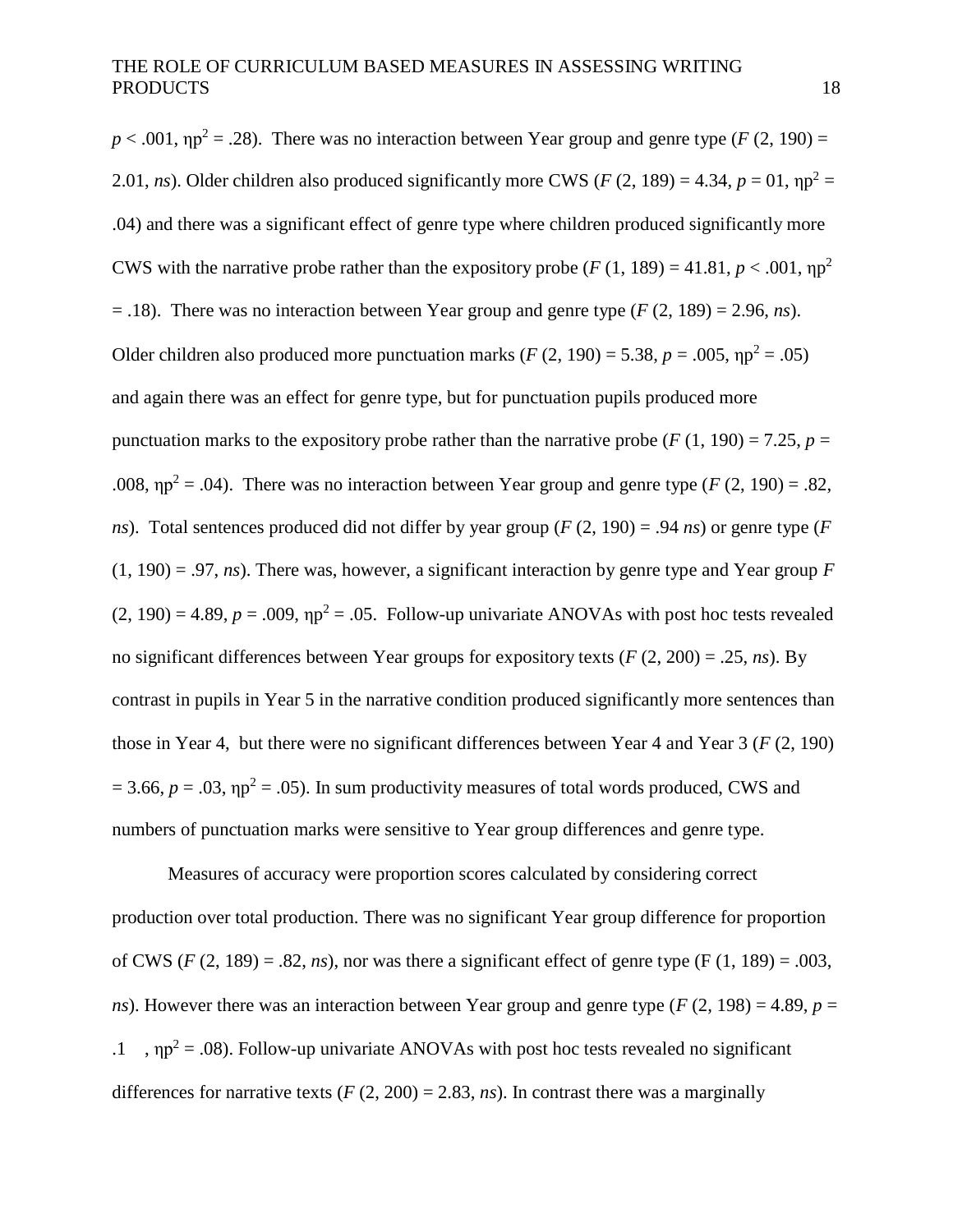significant effect for expository texts where Year 4 pupils had a significantly greater proportion of CWS than Year 5 pupils  $(F(2, 190) = 3.06, p = .05, \eta p^2 = .03)$ . For the proportion of words spelled correctly there was a significant of Year group with older pupils performing better than younger pupils, and an effect of genre type with performance to the narrative probe being significantly better  $(F (1, 190) = 11.20, p < .001, \eta p^2 = .07)$  but no interaction between genre type or Age group ( $F(2, 190) = 1.76$ , *ns*). For proportion of correct punctuation marks there was no significant effect of Year group ( $F(2, 153) = 2.07$ , *ns*) but there was a significant effect of genre type with performance to the expository probe being significantly better than performance to the narrative probe  $(F (1, 153) = 6.26, p = .013, \eta p^2 = .04)$  but no interaction between genre type or Age group  $(F (2, 153) = 2.24, ns)$ .

In sum, accuracy measures indicated that proportion of words spelled correctly was sensitive to both Year group differences and genre type. Neither proportion of CWS nor proportion of correct punctuation marks were sensitive age group differences but in both cases accuracy patterns differed across genre type. For the subsequent analyses we only considered those measures that have shown statistically reliable age group differences.

## **CBM-W and standardized measures of writing**

We considered the relationship between the CBM-W measures and the pupil's raw score on the WOLD measures. All correlations controlled for participant's age. These correlations are presented in Table 3; correlations for the expository text are presented above the diagonal and for the narrative text below the diagonal. As the table shows there were significant correlations between all the measures and the WOLD total score. Both narrative and expository texts CWS correlations with the WOLD were the largest. We further explored the data using a principal components analysis (PCA) where all the measures in Table 3 were used. As shown in Table 4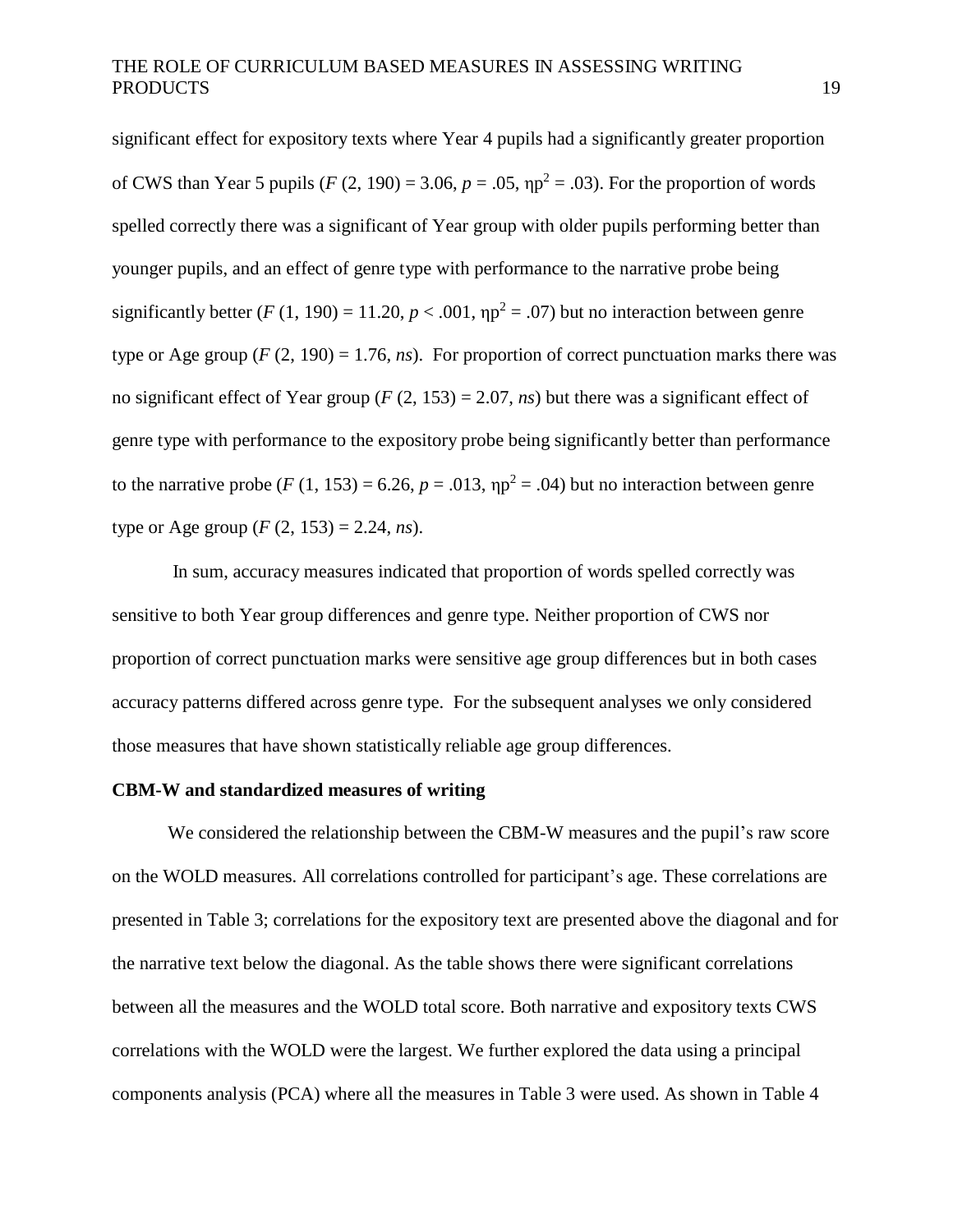the PCA resulted in two components with eigenvalues  $>1$ , accounting for 65% of the variance. The two components represented two constructs of writing where productivity measures all loaded on the first factor and the accuracy measures loaded on the second factor. Loadings were similar for the two types of text and the WOLD loaded on both factors, as would be predicted given the aggregate nature of the score.

#### INSERT TABLE 3 AND 4 ABOUT HERE

## **CBM-W measures and sensitivity to change over time**

We considered change over time in those measures, which were sensitive to age group differences, that is productivity measures of total words written, CWS and punctuation and the accuracy measure of proportion of words spelled correctly. Gains were calculated by subtracting performance at the first test point from assessment at the second test point. Means and standard deviations of gain scores across the five month period are presented in Table 5. Four repeated measures ANOVAs were conducted with Time (2) and Genre type (2) as the repeated measures and Year group (3) as the between group measure.

#### INSERT TABLE 5 ABOUT HERE

There was a significant effect of time for total words produced for both narrative (*F* (1, 262) = 209.75,  $p < .001$ ,  $np^2 = .45$ ) and expository texts ( $F(1, 262) = 23.14$ ,  $p < .001$ ,  $np^2 =$ .09). There was no interaction by genre type (*F* (1, 262) = 2.19, *ns*). As expected from the first assessment point there was also a significant effect of Year group ( $F(2,261) = 16.87$ ,  $p < .001$ ) where Year 5 pupils performed better than Years 3 pupils ( $p < .001$ ) and 4 ( $p < .001$ ) and Year 4 pupils performed better than Year 3 pupils ( $p = .02$ ). There were no other statistically significant differences.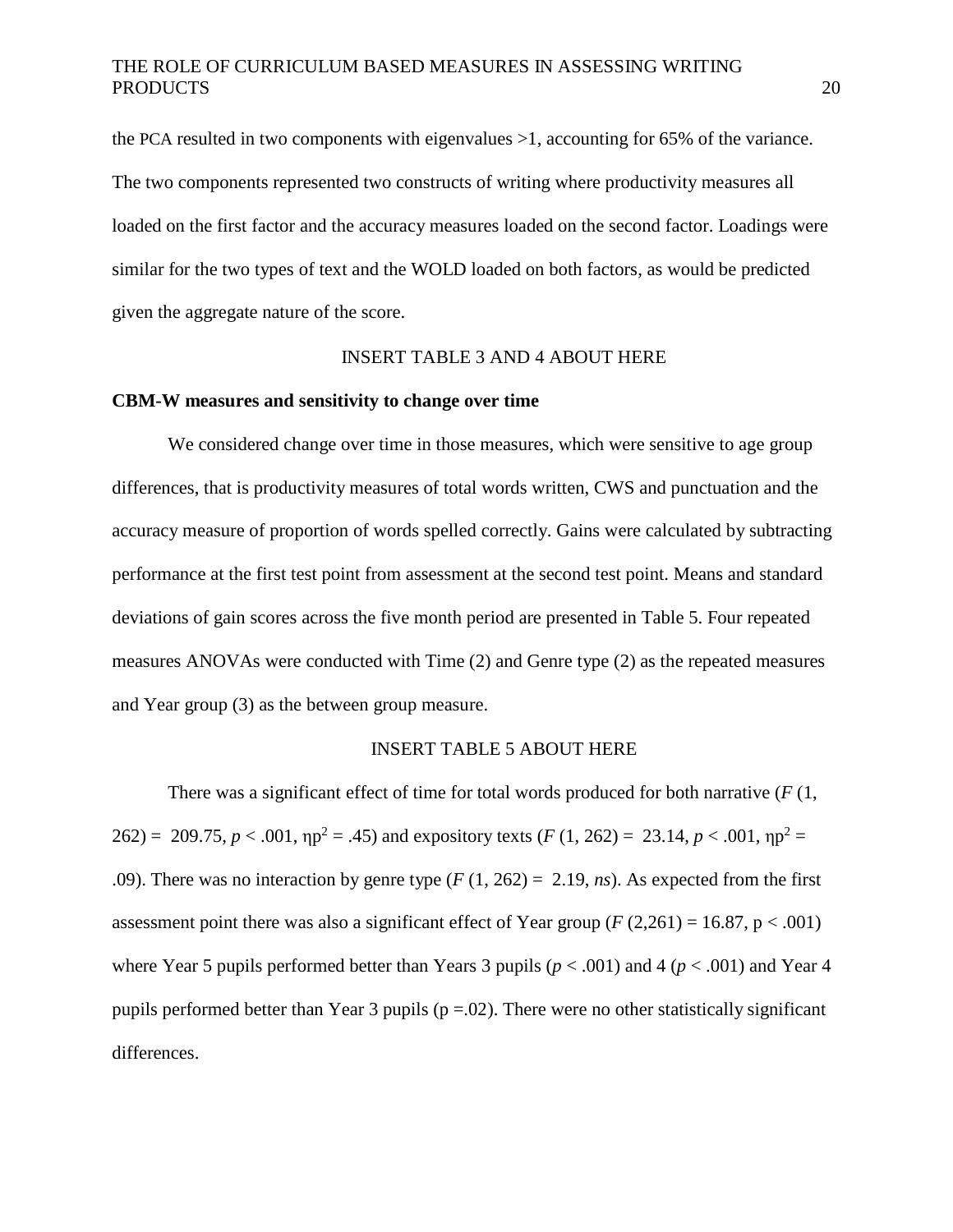There was also a significant effect of time for CWS for both narrative  $(F (1, 262) =$ 166.24,  $p < .001$ ,  $np^2 = .39$ ) and expository texts ( $F(1, 262) = 35.62$ ,  $p < .001$ ,  $np^2 = .12$ ). As expected there was also a significant effect of Year group  $(F(2,261) = 15.55, p < .001)$  where Year 5 pupils performed better than Year 3 pupils (*p* < .001) and 4 (*p* < .001) and Year 4 pupils produced more words than Year 3 pupils ( $p = .02$ ). There were no other significant effects.

Punctuation marks improved over time for both narrative ( $F(1, 262) = 5.29$ ,  $p = .02$ ,  $np^2$  $= .02$ ) and expository texts (*F* (1, 262) = 4.58,  $p = .03$ ,  $np^2 = .02$ ), but the effect size was very small. As expected there was also a significant effect of Year group ( $F(2,261) = 14.14$ ,  $p <$ .001) where Year 5 pupils performed better than Year 3 pupils ( $p < .001$ ) and 4 ( $p < .008$ ) and Year 4 pupils performed better than Year 3 pupils ( $p = .008$ ). There were no other significant effects.

Accuracy in terms of the number of words spelled correctly improved over time for both narrative *F* (1, 262) = 26.96, *p* < .001,  $np^2$  = .09) and expository texts (*F* (1, 262) = 5.49, *p* = .2,  $np^2 = 0.02$ ,  $np^2 = 0.09$ , but as for punctuation the effect sizes were modest. As expected there was also a significant effect of Year group ( $F(2,261) = 12.18$ ,  $p < .001$ ) where Year 5 pupils performed more accurately than Year 3 pupils ( $p < .001$ ) but not Year 4, but Year 4 pupils produced more words than Year 3 pupils (p< .001).There were no other significant effects.

The fluency and the accuracy measure were sensitive to change. Although change was evident for both narrative and expository texts the effect sizes were larger for narrative texts for total words produced, CWS and words spelled correctly. Age trends were significant where Year 5 performed better than Year 4 and Year 4 performed better than Year 3 for all measures as found at the first assessment point.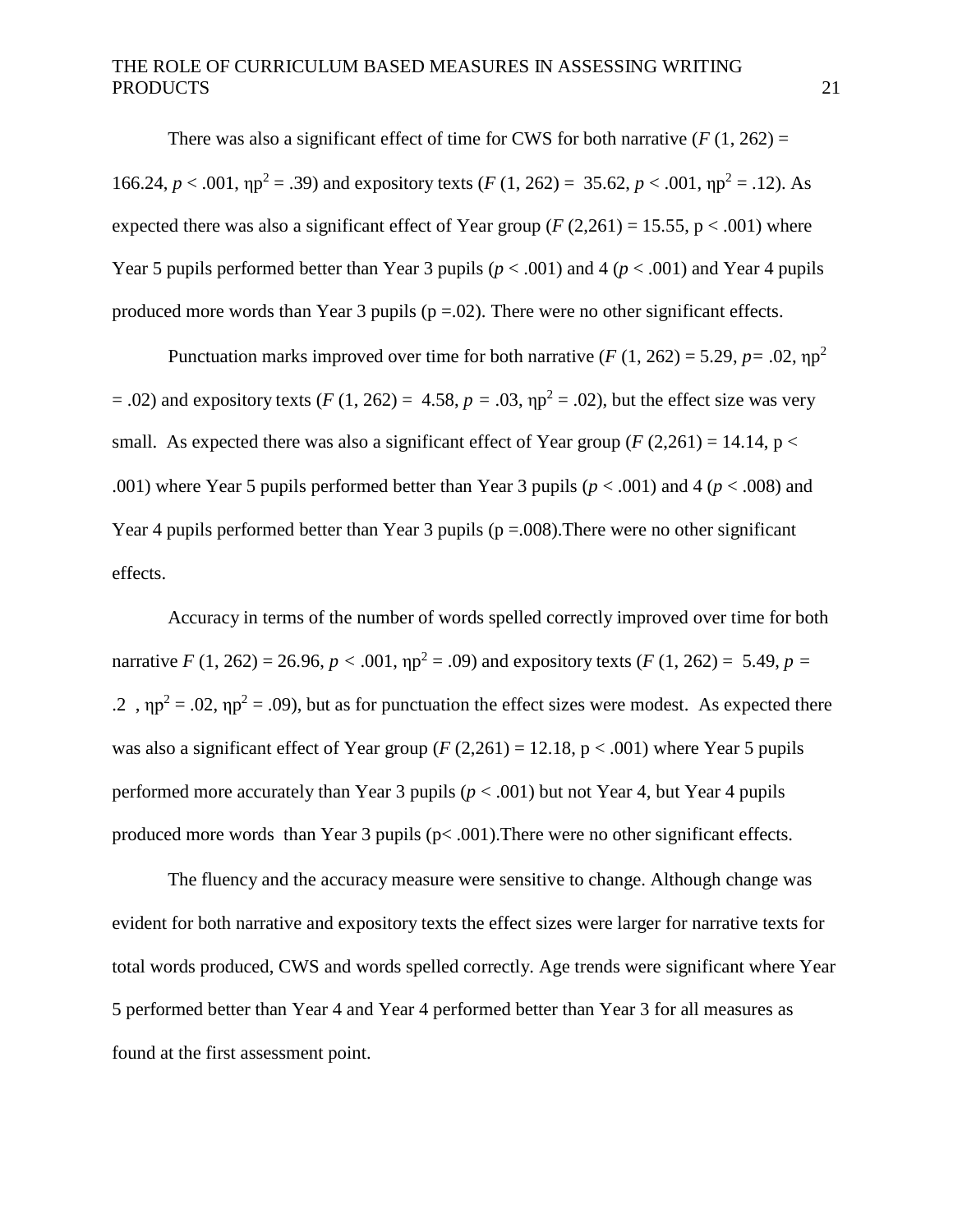#### **CBM-W and pupils with special educational needs**

For 80 pupils we had information about their SEN status. There was no significant difference in age between those with SENs ( $n = 20$ , *M* age = 8;5) and those without SEN ( $n = 60$ , *M* age = 9;0) t(79) =1.8, *ns.*) We examined differences between the two groups at the first assessment point on the four measures that differentiated between Year groups. As Table 6 shows on all variables, apart from punctuation, participants with SEN scored significantly lower. Where the comparisons were significant the effect sizes were large, indicating that pupils with SENs were performing one standard deviation lower than those without reported SENs on these measures. These differences were corroborated when the pupil's performance was compared on the standardized writing measure (SEN  $M = 81.30$  *SD* = 6.53, No SEN  $M = 90.70$ , *SD* = 10.07;  $t(50.54) = 4.83 \ p < .001 \ d = 1.40$ .

## INSERT TABLE 6 ABOUT HERE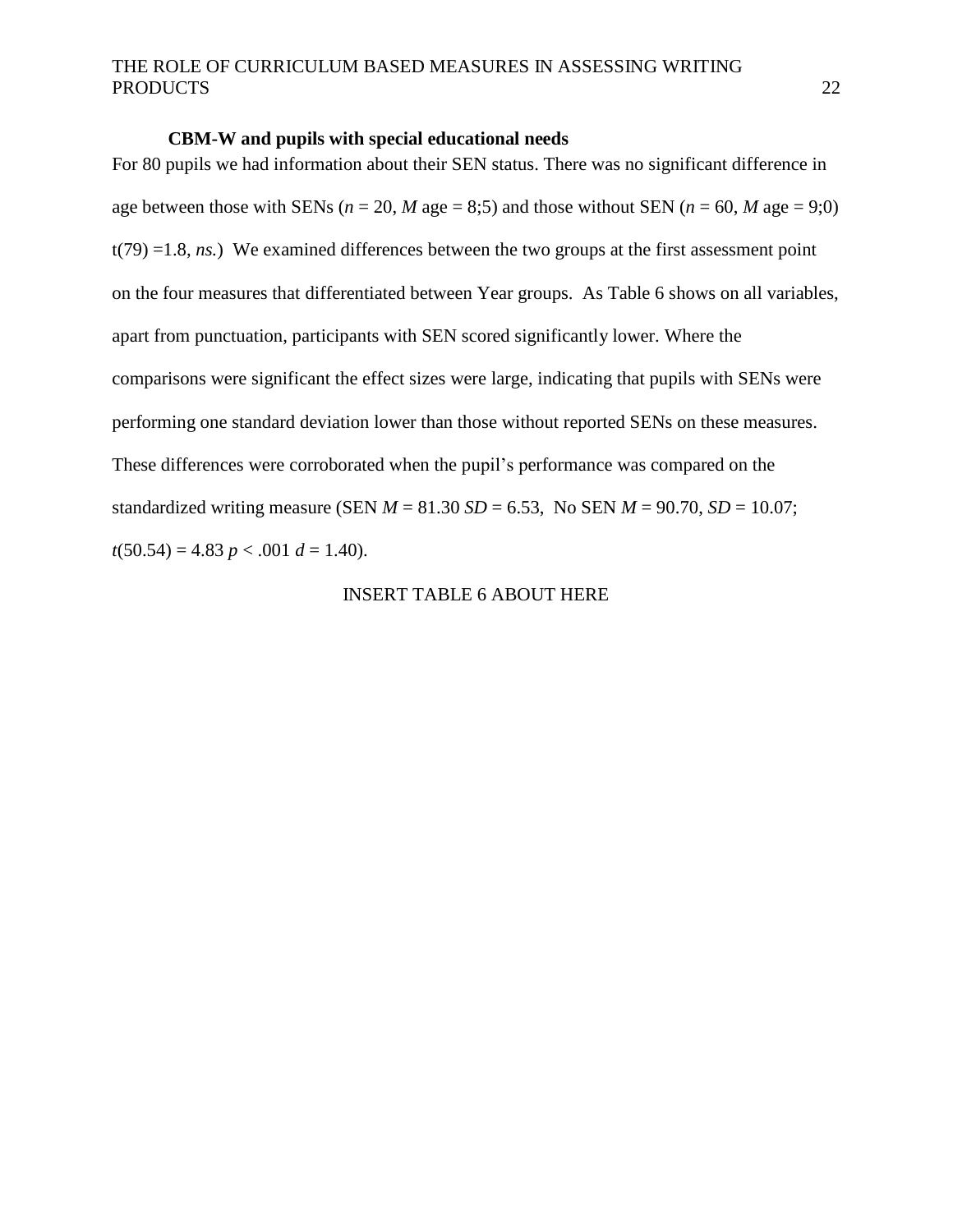#### **Discussion**

The primary purpose of the study was to examine the potential uses of CBM-W as a means of evaluating writing products in a cohort of English primary school pupils both concurrently and over time. We established that some CBM-W measures differentiated across age groups and correlated significantly with the standardized measure of writing quality, demonstrating validity and confirming previous. A principal components demonstrated that productivity and accuracy measures loaded on different factors. Over all sensitivity to growth was evident for some of the text measures. These measures reflected both productivity and accuracy, confirming previous research in this area. The CBM-W was also sensitive to the pupil's special educational needs status, demonstrating significant and large differences between pupils with designated SENs and those without.

Three measures of productivity and one measure of text accuracy reliably distinguished between the year groups (see Costa et. al, 2012 for similar results). Additionally the children's productivity in terms of amount of words produced aligns with those reported in other studies for similar age groups (McMaster & Espin, 2007). As with previous research we found total number of words written and CWS discriminated between year groups (Gansle et al., 2002; Gansle et al., 2006; McMaster & Espin, 2007; Weissenburger & Espin, 2005). Few studies have considered punctuation marks and, although they were relatively infrequent in the pupils written texts, number of punctuation marks also discriminated between year groups (Gansle et al., 2006). Total sentences produced did not vary significantly across year groups, although there was a significant interaction effect for the Year 5 pupils in terms of sentences produced in the narrative task. These results suggest that children may need to have reached a level of competence in the genre before considering sentences as a text measure. Assessments of the texts of more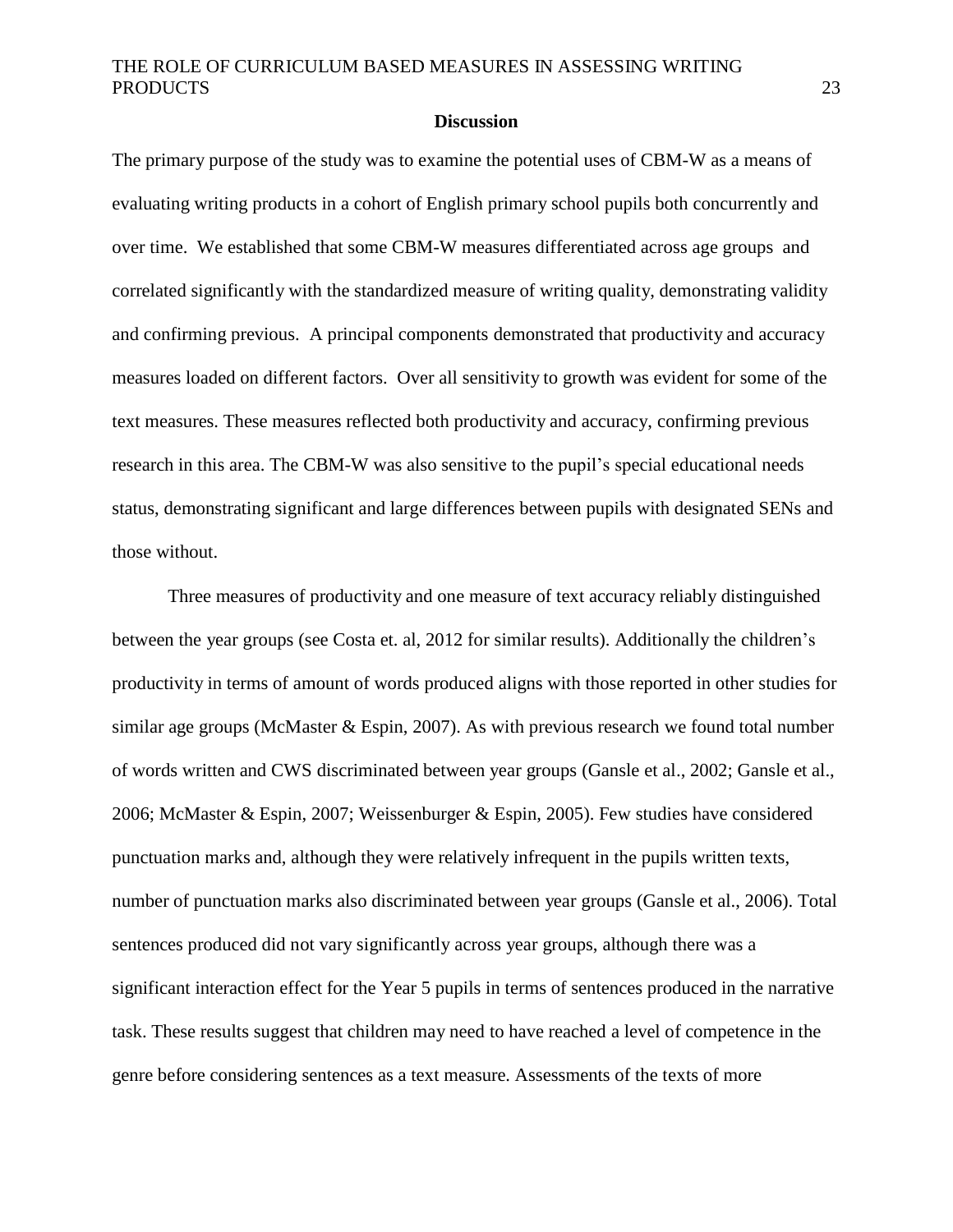competent writers are likely to require more detailed assessments of sentence structure at the clausal level were used (Berman, 2008). However, such analyses pose significant challenges for reliable scoring (Graham et al., 2011) and as yet there are no data suggesting that such measures change reliably with development in the primary school period.

In contrast to previous work (McMaster  $& Espin, 2007$ ) the only accuracy measure which discriminated between age groups was the proportion of correct spelling (see also Costa et. al, 2012). Transcription skills, both handwriting and spelling, account for the majority of the variance in writing quality for both typically developing children and those with developmental difficulties learning to write in English (Berninger, et al., 2008; Graham et al., 1997; Olinghouse, 2008). Our data suggest that a short five minute written text to a writing probe which assesses spelling errors in relation to the total text produced can capture these differences.

Despite these statistically significant differences and, in many cases, large effect sizes there was marked heterogeneity within the age groups. Although 95 per cent confidence intervals revealed little overlap between the year groups, variation within year groups was often large. This variation was also evident in gains that pupils made in each measure over the five month period. While this variation deserves further investigation, similar heterogeneity was found in the WOLD scores for the sample and the national data on writing tests for England also show similar patterns of heterogeneity within year groups (DfE, 2011, 2012). Of particular note is the fact that there was no overlap between the scores for pupils with SEN and those with no recorded special needs suggesting that such measures may be a useful to identify objectively children who are struggling to develop writing skills and monitor progress (see also McMaster, et al., 2013).

Importantly the CBM-W measures correlated significantly with a standardized measure of text quality. This provides indicative evidence of the validity of CBM-W measures as an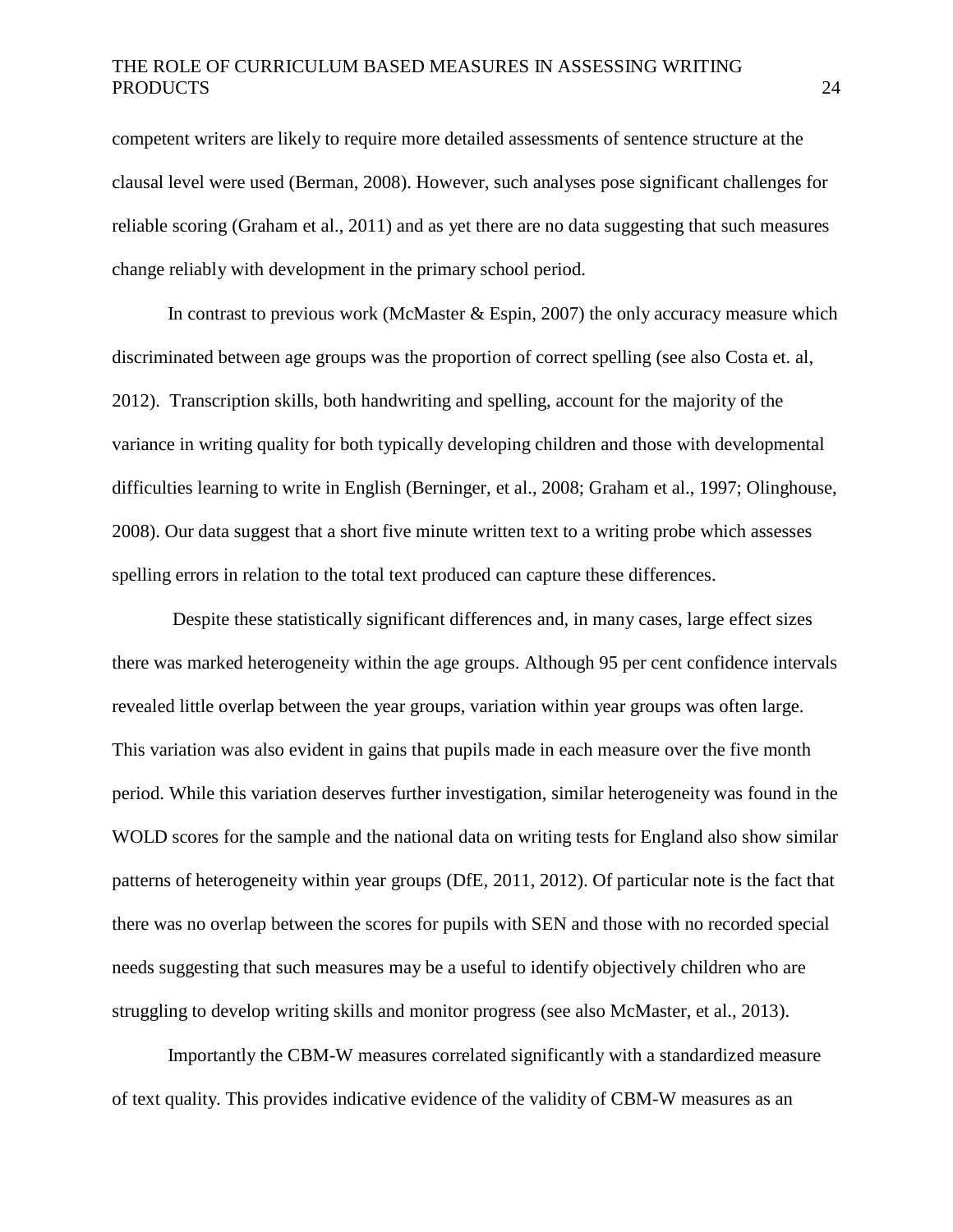indicator of text quality. Moreover, the principle component analyses supported the apriori distinction between measures of productivity and measures of accuracy. These measures have become important indicators of the microstructural aspects of children's texts (Puranik et al., 2008; Wagner et al., 2011) and the data suggest that different CBM-W measures may tap these dimensions.

Sensitivity to growth was evident for two productivity measures (CWS and total words written) and proportion of words spelled correctly, a measure of accuracy. Effect sizes for the both CWS and total words written were large. This is a promising finding as teachers may be able to track progress using these objective measures which can be quickly and accurately scored. Information can then be used to inform decision making about the need for further support and by corollary the subsequent effect of that support on the pupil's writing.

The CBM-W measures reliably differentiated between narrative and expository texts. This confirms previous work using other forms of writing assessments examining these genre differences (Apel & Apel, 2011; Koutsoftas & Gray, 2012; Scott & Windsor, 2000), and provides a further source of information about the potential validity of the CBM-W measure. Pupils produced less text and were less accurate in response to the expository probe. In contrast more punctuation marks were used than in the narrative texts, perhaps indicating the more list like nature of narrative texts at this point in development. There were large effect sizes for these differences, as would be expected when children are new to writing in a genre. This raises an important caveat in using these assessments to differentiate between pupils and across time, comparisons need to be made using similar types of probes.

Overall we were able to identify a number of strengths in the CBM-W measure at this point in development. Good reliability of the scoring was established and there was validity with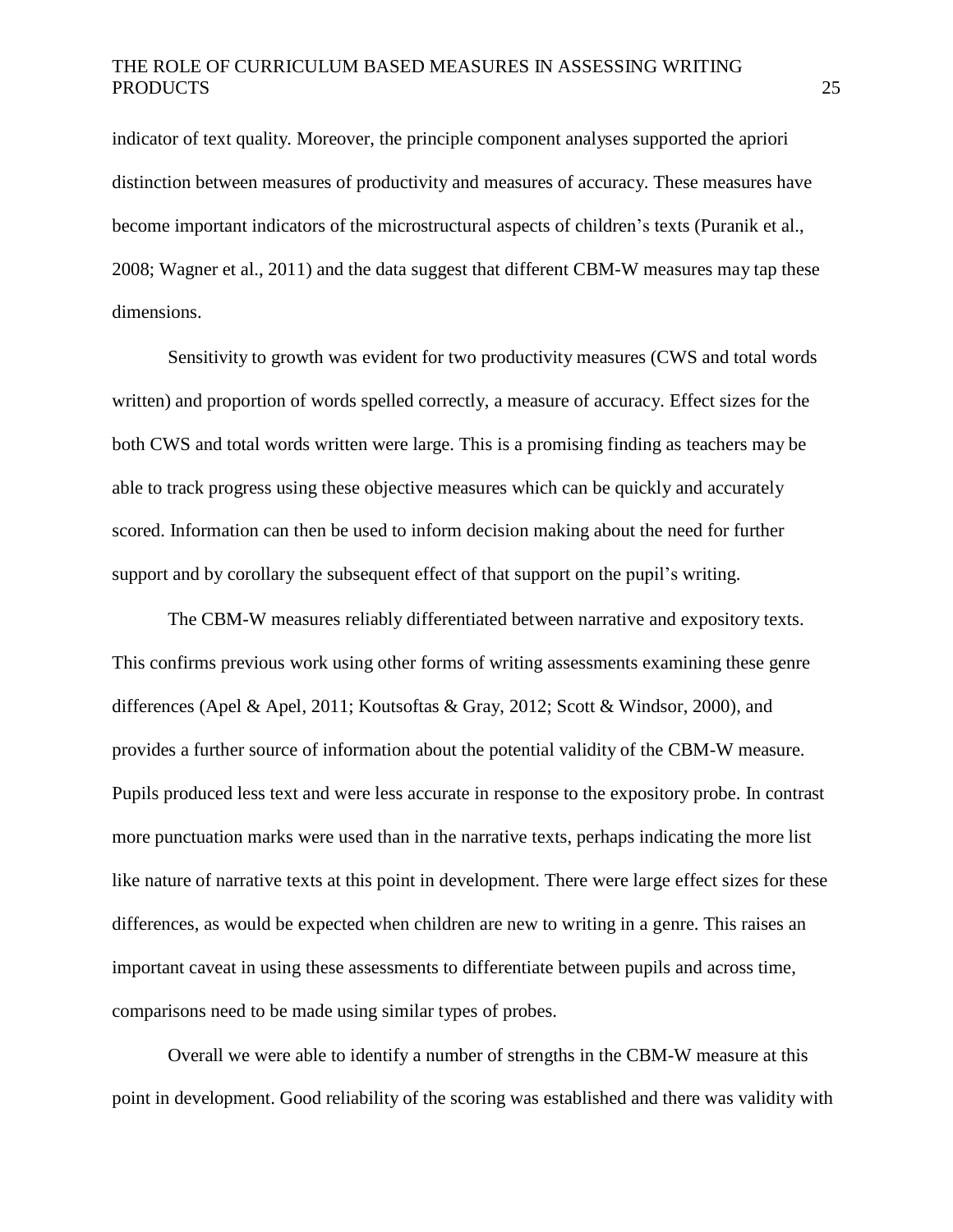a nationally standardized measure of writing quality. Both accuracy of scoring and validity are reported to be problematic for other forms of writing assessment (Graham et al., 2011). Some of the CBM-W measures differentiated across year groups and pupils with and without special educational needs. It was also sensitive to change over the five month period used in the current study, providing a sound basis for formative assessment. Together these data suggest that the CBM-W can be used across the primary years from Year 3 to Year 6 and can chart change over periods of time within those years if the appropriate measures are chosen. There is more work required to see if CBM-W can be reliably administered more frequently than the current 5 month period validated here. However, other work on CBM-W would suggest that more fine grained administration periods with weekly administration are possible (McMaster & Espin, 2007). Our current results with a 5 month gap between tests show CBM-W can, at least, be used in a broadly similar way to the Assessing Pupils Progress (APP) writing assessment in UK schools which is currently recommended to be used no more than 2-3 times a year (DCSF, 2009; QCA, 2008).

There were limitations with both the current study and the CBM-W. We were not able to control for teacher effects on the children's progress nor did we have detailed information about the nature of the children's special educational needs or their current Key Stage levels. There is growing evidence to indicate that the nature of the child's SEN impacts on the types of difficulties they experience with written text production (Connelly, Campbell, MacLean, & Barnes, 2006; Dockrell et al., 2014). The texts were coded by trained graduate assistants, so it is not possible to generalize the findings to other assessors. Research in other domains has indicated that generalizing from research studies to conventional practice in schools raises additional challenges (McCartney, Boyle, Ellis, Bannatyne, & Turnbull, 2011). CBM-W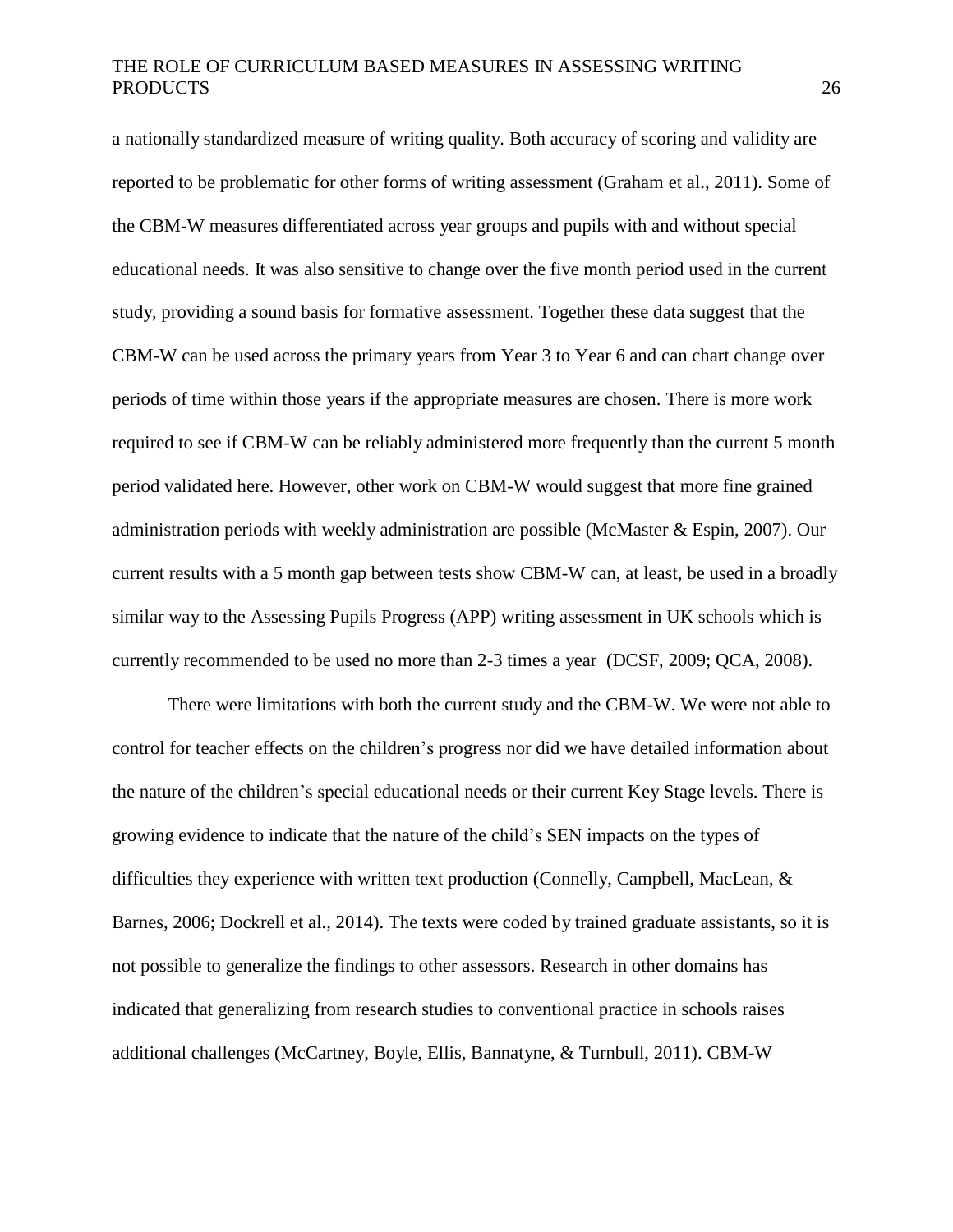measures assess the product not the process of writing. As such it only provides partial information about the writer.

The micro-structural coding of the current CBM-W texts raises the question of whether better differentiation between writers and genres would be evident if other macro structural dimensions were considered (Wagner et al., 2011). Similarly it may be that a different measure of text complexity and word and sentence level would provide more sensitive indicators of change. It is likely that the nature of analysis will need to consider both the children's age and their level of writing skill. CBM-W measures may only be useful for assessing lower level skills in contrast to higher level skills like ideation which become progressively more important as children become more competent writers (Juel, 1988).

## IMPLICATIONS AND FUTURE RESEARCH

It is clear from the above limitations that there is more work to be done to establish the potential uses of the CBM-W measures. Nonetheless the current study suggests that the CBM-W is a useful tool among a repertoire of methods of assessing pupils writing. It has the potential to be used for targeting intervention goals and as a screening tool to identify those children struggling to write. Furthermore given the high levels of reliability and relatively straightforward scoring system it is likely to be appealing to researchers and educational practitioners alike. Of course the availability of CBM-W data alone does not lead to changes in instruction or better outcomes for struggling writers (McMaster et al., 2011). Professionals using such measures will need to ensure that pupils are supported with effective, targeted teaching to develop their writing skills.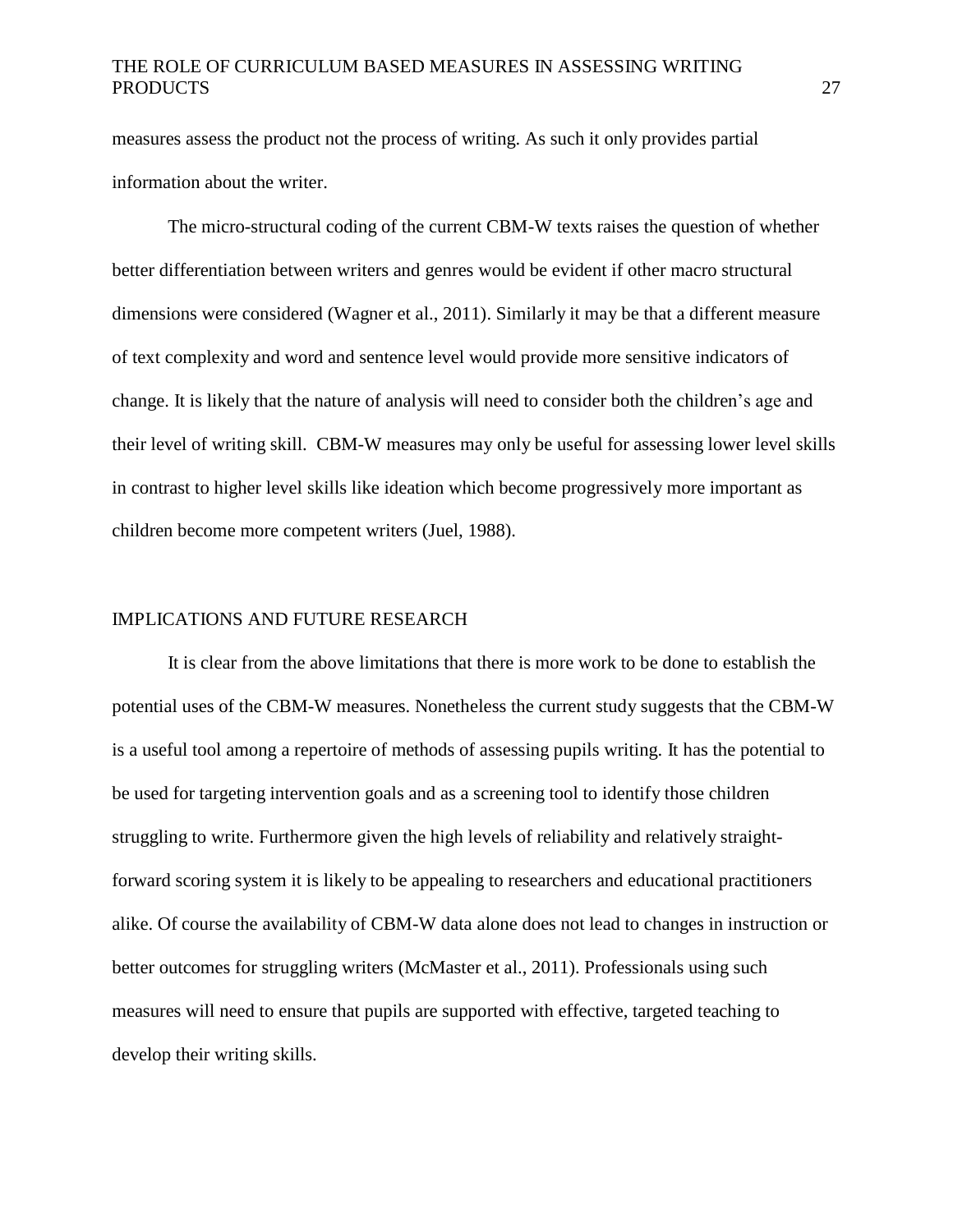#### References

- Abbott, R. D., & Berninger, V. W. (1993). Structural equation modelling of relationships among developmental skills and writing skills in primary-grade and intermediate-grade writers. *Journal of Educational Psychology, 85*(3). doi: 10.1037/0022-0663.85.3.478
- Apel, K., & Apel, L. (2011). Identifying Intraindividual Differences in Students' Written Language Abilities. *Topics in Language Disorders, 31*(1), 54-72. doi: 10.1097/TLD.0b013e31820a22b4
- Beers, S. F., & Nagy, W. E. (2011). Writing development in four genres from grades three to seven: syntactic complexity and genre differentiation. *Reading and Writing, 24*(2), 183- 202. doi: 10.1007/s11145-010-9264-9
- Berman, R., & Verhoeven, L. (2002). Cross-linguistic perspectives on the development of text production abilities:Speech and writing. *Written Language and Literacy, 5*(1), 43.
- Berman, R. (2008). The psycholinguistics of developing text construction. *Journal of Child Language, 35*(4). doi: 10.1017/s0305000908008787
- Berninger, V. W., Nielsen, K. H., Abbott, R. D., Wijsman, E., & Raskind, W. (2008). Writing problems in developmental dyslexia: Under-recognized and under-treated. *Journal of School Psychology, 46*(1). doi: 10.1016/j.jsp.2006.11.008
- Berninger, V. W., & Swanson, H. L. (1994). Modifying Hayes and Flowers' model of skilled writing to explain developing writing. In E. C. Butterfield (Ed.), *Advances in cognition and educational practice. Children's writing: Toward a process theory of the development of skilled writing* (Vol. 2, pp. 1-30). Greenwich: JAI Press.
- Berninger, V. W., Vaughan, K., Abbott, R. D., Begay, K., Coleman, K. B., Curtin, G., ... Graham, S. (2002). Teaching spelling and composition alone and together: Implications for the simple view of writing. *Journal of Educational Psychology, 94*(2). doi: 10.1037//0022-0663.94.2.291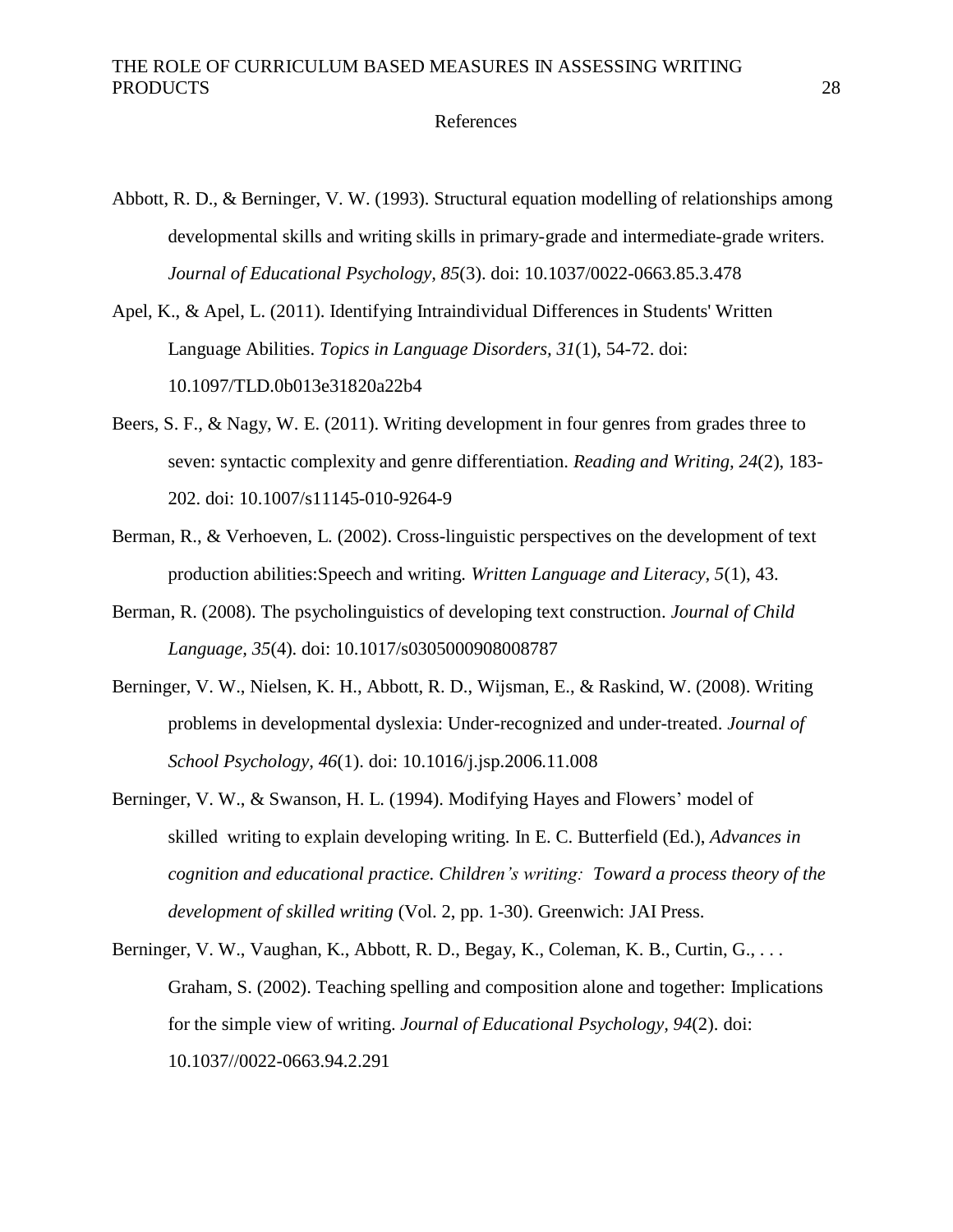- Campbell, H., Espin, C. A., & McMaster, K. (2013). The technical adequacy of curriculumbased writing measures with English learners. *Reading and Writing, 26*(3), 431-452. doi: 10.1007/s11145-012-9375-6
- Coker, D. L., & Ritchey, K. D. (2010). Curriculum-Based Measurement of Writing in Kindergarten and First Grade: An Investigation of Production aid Qualitative Scores. *Exceptional Children, 76*(2), 175-193.
- Connelly, V., Barnett, A., & Dockrell, J. E. (2009). *The teaching of writing: Lessons from research*. UK: BPS Blackwell.
- Connelly, V., Campbell, S., MacLean, M., & Barnes, J. (2006). Contribution of lower order skills to the written composition of college students with and without dyslexia. *Developmental Neuropsychology, 29*(1). doi: 10.1207/s15326942dn2901\_9
- Costa, L. J. C., Hooper, S. R., McBee, M., Anderson, K. L., & Yerby, D. C. (2012). The Use of Curriculum-Based Measures in Young At-Risk Writers: Measuring Change Over Time and Potential Moderators of Change. *Exceptionality, 20*(4), 199-217. doi: 10.1080/09362835.2012.724623
- DCSF. (2009). Getting to Grips with Assessing Pupils' Progress.*Report for Department for Children, Schools and Families*. Nottingham.
- Department for Education. (2013). Key Stage 2 Writing exemplification, levels 2–6. Retrieved fro[m](http://www.education.gov.uk/schools/teachingandlearning/assessment/keystage2/b00200)

<http://www.education.gov.uk/schools/teachingandlearning/assessment/keystage2/b00200> 837/ks2 writing moderation/eng-mod-ks2 website:

Dockrell, J. E., Ricketts, J., Charman, T., & Lindsay, G. (2014). Exploring writing products in students with language impairments and autism spectrum disorders. *Learning and Instruction, 32*(0), 81-90. [doi: http://dx.doi.org/10.1016/j.learninstruc.2014.01.008](http://dx.doi.org/10.1016/j.learninstruc.2014.01.008)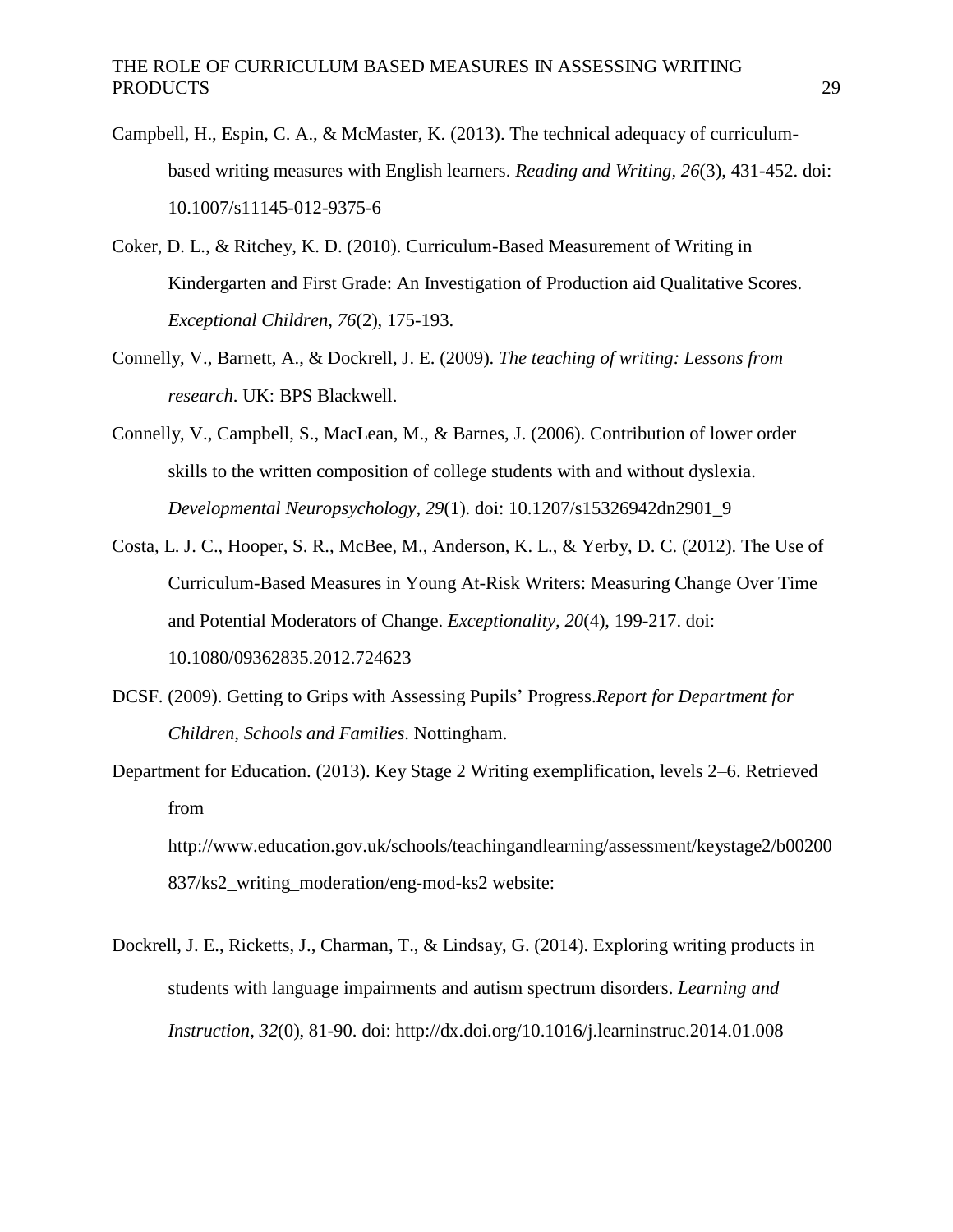- Espin, C., De La Paz, S., Scierka, B. J., & Roelofs, L. (2005). The relationship between curriculum-based measures in written expression and quality and completeness of expository writing for middle school students. *Journal of Special Education, 38*(4), 208- 217.
- Espin, C., Shin, J., Deno, S. L., Skare, S., Robinson, S., & Benner, B. (2000). Identifying indicators of written expression proficiency for middle school students. *Journal of Special Education, 34*(3), 140-153.
- Fewster, S., & MacMillan, P. D. (2002). School-based evidence for the validity of curriculumbased measurement of reading and writing. *Remedial and Special Education, 23*(3), 149- 156.
- Fuchs, L. S. (2004). The past, present, and future of curriculum-based measurement research. *School Psychology Review, 33*(2), 188-192.
- Fuchs, L. S., & Fuchs, D. (2009). On the Importance of a Unified Model of Responsiveness to Intervention. *Child Development Perspectives, 3*(1), 41-43.
- Gansle, K. A., Noell, G. H., VanDerHeyden, A. M., Naquin, G. M., & Slider, N. J. (2002). Moving beyond total words written: The reliability, criterion validity, and time cost of alternate measures for curriculum-based measurement in writing. *School Psychology Review, 31*(4), 477-497.
- Gansle, K. A., VanDerHeyden, A. M., Noell, G. H., Resetar, J. L., & Williams, K. L. (2006). The technical adequacy of curriculum-based and rating-based measures of written expression for elementary school students. *School Psychology Review, 35*(3), 435-450.
- Graham, S., Berninger, V. W., Abbott, R. D., Abbott, S. P., & Whitaker, D. (1997). Role of mechanics in composing of elementary school students. A new methodological approach. *Journal of Educational Psychology, 89*(1). doi: 10.1037/0022-0663.89.1.170
- Graham, S., & Harris, K. (2004). Writing instruction. In B. Wong (Ed.), *Learning about learning disabilities* (3rd ed., pp. 281-313). San Diego, California: Elsevier.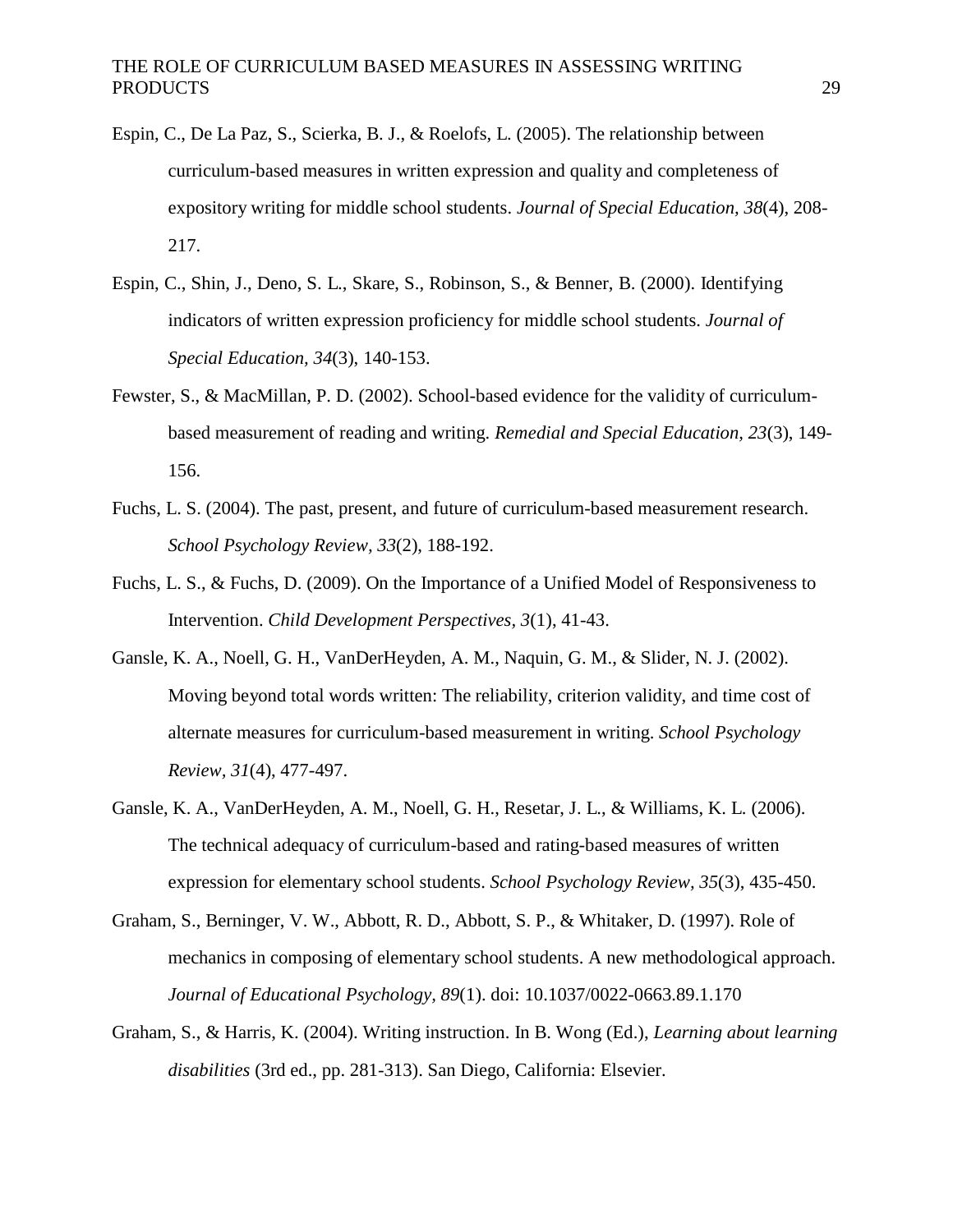- Graham, S., & Harris, K. R. (2005). Improving the writing performance of young struggling writers: Theoretical and programmatic research from the center on accelerating student learning. *Journal of Special Education, 39*(1). doi: 10.1177/00224669050390010301
- Graham, S., Harris, K., & Hebert, M. (2011). *Informing writing: The benefits of formative assessment. A Carnegie Corporation Time to Act report*. Washington, D.C.: Alliance for Excellent Education.
- Graham, S., Hebert, M., & Harris, K. R. (2011). Throw 'em Out or Make 'em Better? State and District High-Stakes Writing Assessments. *Focus on Exceptional Children, 44*(1).
- Graham, S., Morphy, P., Harris, K., Fink-Chorzempa, B., Saddler, B., Moran, S., & Mason, L. (2008). Teaching spelling in the primary grades: A national survey of instructional practices and adaptations. *American Educational Research Journal, 45*(3), 796-825. doi: 10.3102/0002831208319722
- He, Q., Anwyll, S., Glanville, M. & Deavall, A. (2013). An investigation of the reliability of marking of the Key Stage 2 National Curriculum writing tests in England. *Educational Research, 55*(4), 393-410.
- Hooper, S. R., Swartz, C. W., Wakely, M. B., de Kruif, R. E. L., & Montgomery, J. W. (2002). Executive functions in elementary school children with and without problems in written expression. *Journal of Learning Disabilities, 35*(1). doi: 10.1177/002221940203500105
- Huot, B. (1990). The literature of direct writing assessment major concerns and prevailing trends. *Review of Educational Research, 60*(2), 237-263. doi: 10.3102/00346543060002237
- Juel, C. (1988). Learning to read and write- a longitudinal study of 54 children form 1<sup>st</sup> through 4 th grades. *Journal of Educational Psychology, 80*(4), 437-447. doi: 10.1037/0022- 0663.80.4.437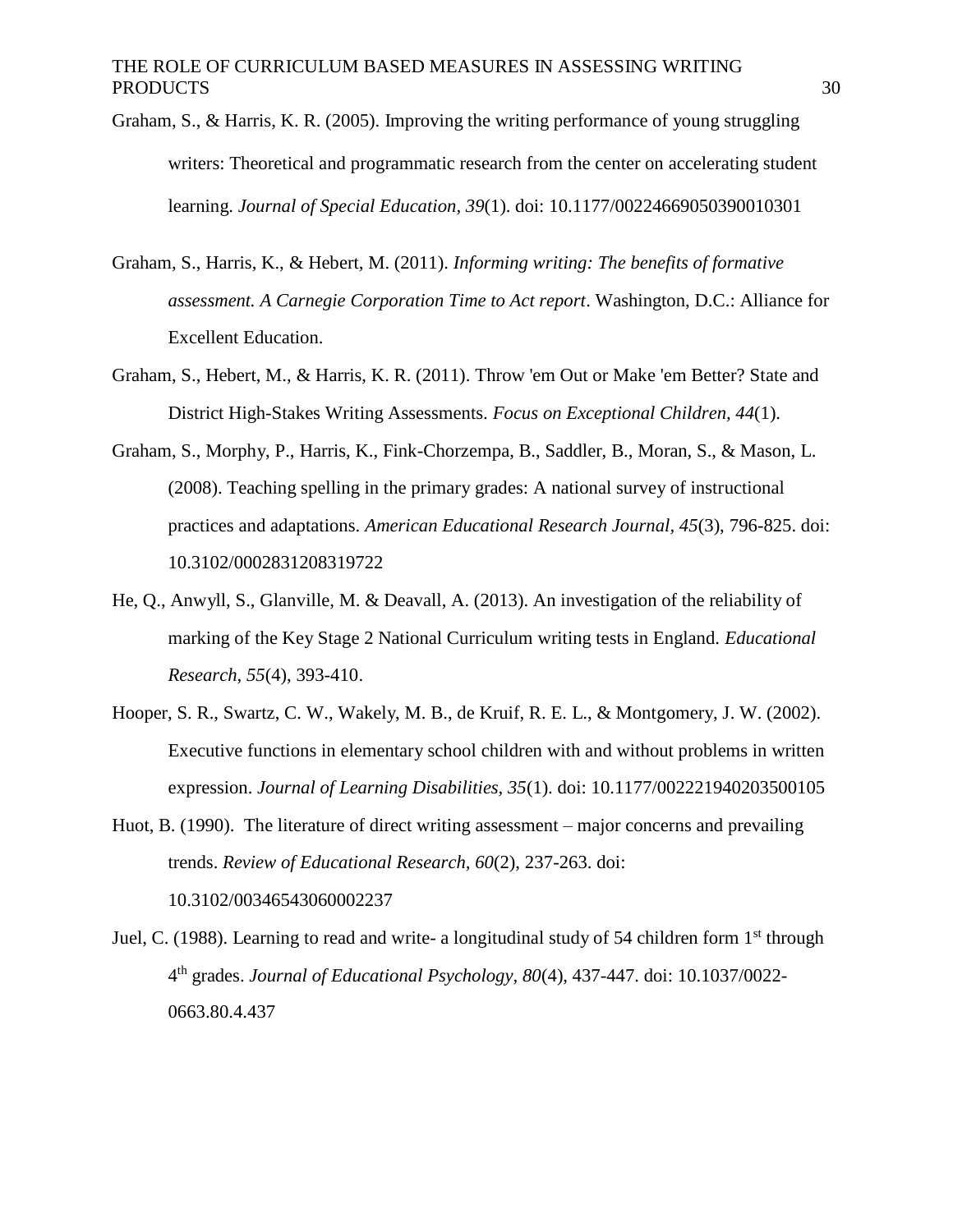- Koutsoftas, A. D., & Gray, S. (2012). Comparison of narrative and expository writing in students with and without language-learning disabilities. *Language, Speech, and Hearing Services in Schools, 43*(4). doi: 10.1044/0161-1461(2012/11-0018)
- Lee, Y. W., Gentile, C., & Kantor, R. (2010). Toward Automated Multi-trait Scoring of Essays: Investigating Links among Holistic, Analytic, and Text Feature Scores. *Applied Linguistics, 31*(3), 391-417. doi: 10.1093/applin/amp040
- MacArthur, C., Graham, S., & Fitzgerald, J. (2006). *Handbook of research on writing*. New York: Guildford.
- Mansell, W., James, M., & Advisory Group. (2009). Assessment in schools. Fit for purpose? A Commentary by the Teaching and Learning Research Programme *Economic and Social Research Council, Teaching and Learning Research Programme*. London.
- McCartney, E., Boyle, J., Ellis, S., Bannatyne, S., & Turnbull, M. (2011). Indirect language therapy for children with persistent language impairment in mainstream primary schools: outcomes from a cohort intervention. *International Journal of Language & Communication Disorders, 46*(1), 74-82. doi: 10.3109/13682820903560302
- McMaster, K., & Espin, C. (2007). Technical features of curriculum-based measurement in writing - A literature review. *Journal of Special Education, 41*(2). doi: 10.1177/00224669070410020301
- McMaster, K., Ritchey, K., & Lembke, E. (2011). Curriculum-based mesurement for beginning writers: recent developments and future directions. In T. Scruggs & M. Mastropieri (Eds.), *Assessment and Intervention* (Vol. 24). Bingley,UK: Emerald Group Publishing.
- McMaster, K. L., & Campbell, H. (2008). New and Existing Curriculum-Based Writing Measures: Technical Features Within and Across Grades. *School Psychology Review, 37*(4), 550-566.
- McMaster, K. L., Parker, D., & Jung, P.-G. (2012). Using Curriculum-Based Measurement for Beginning Writers Within a Response to Intervention Framework. *Reading Psychology, 33*(1-2), 190-216. doi: 10.1080/02702711.2012.631867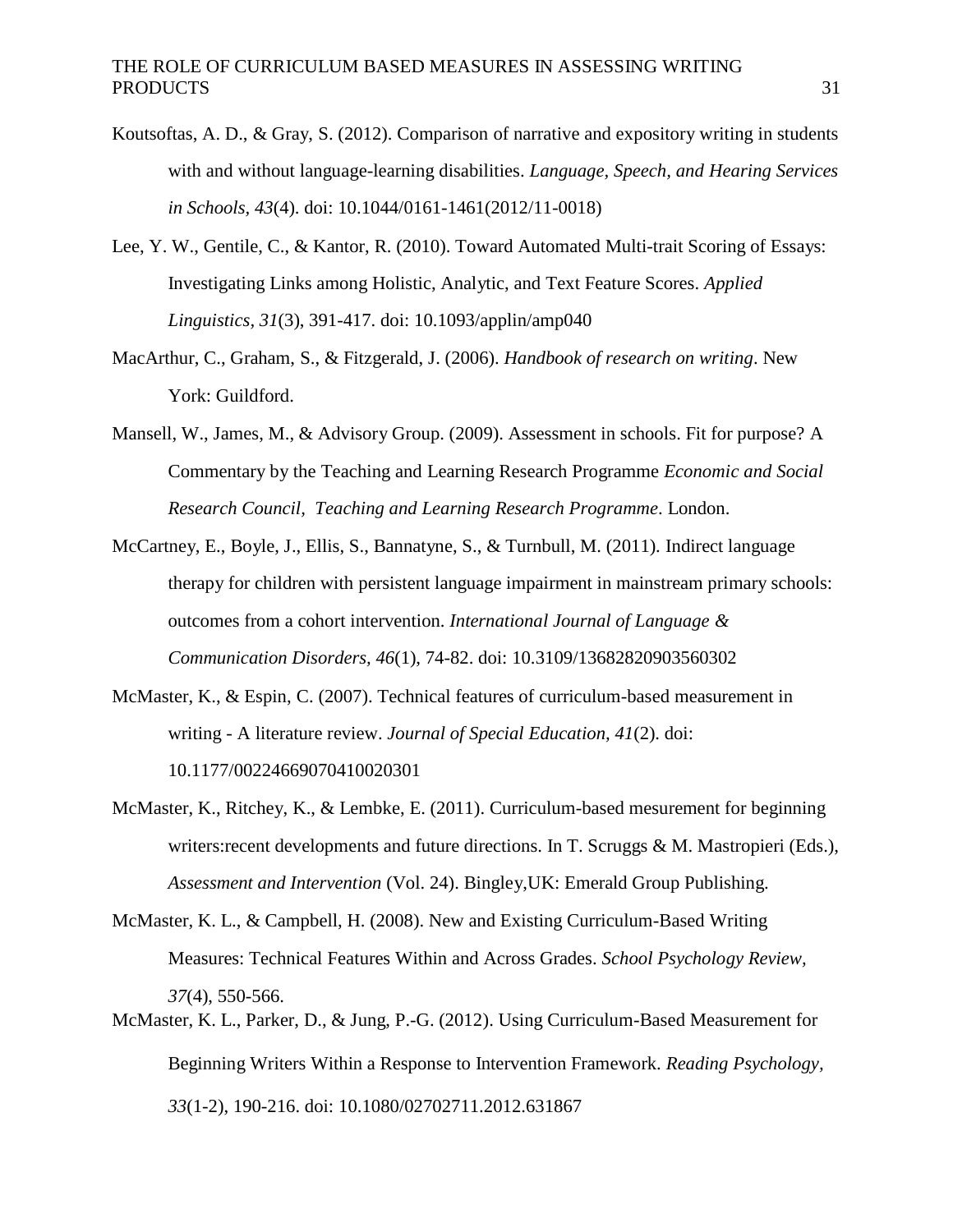- Miller, B., & McCardle, P. (2011). Reflections on the need for continued research on writing. *Reading and Writing, 24*(2), 121-132. doi: 10.1007/s11145-010-9267-6
- Myhill, D. (2009). Children's patterns of composition and their reflections on their composing processes. *British Educational Research Journal, 35*(1), 47-64. doi: 10.1080/01411920802042978
- Myhill, D., & Jones, S. (2007). More than just error correction Students' perspectives on their revision processes during writing. *Written Communication, 24*(4), 323-343. doi: 10.1177/0741088307305976
- Myhill, D., & Jones, S. (2009). How talk becomes text: investigating the concept of oral rehearsal in early years' classrooms. *British Journal of Educational Studies, 57*(3), 265- 284. doi: 10.1111/j.1467-8527.2009.00438.x
- Nelson, N. K., & Tattersall, P. (2014). Assessing Integrated oral Language and Writing and Linking Assessment Results to Intervention. In B. Arfé, J. E. Dockrell & V. W. Berninger (Eds.), *Writing Development in Children with Hearing Loss, Dyslexia or Oral Language Problems: Implications for Assessment and Instruction.* New York: Oxford University Press.
- Olinghouse, N. G. (2008). Student- and instruction-level predictors of narrative writing in thirdgrade students. *Reading and Writing, 21*(1-2), 3-26. doi: 10.1007/s11145-007-9062-1
- Olinghouse, N. G., & Graham, S. (2009). The Relationship Between the Discourse Knowledge and the Writing Performance of Elementary-Grade Students. *Journal of Educational Psychology, 101*(1), 37-50. doi: 10.1037/a0013248
- Olinghouse, N. G., & Wilson, J. (2013). The relationship between vocabulary and writing quality in three genres. *Reading and Writing, 26*(1), 45-65. doi: 10.1007/s11145-012-9392-5
- Parker, R. I., Tindal, G., & Hasbrouck, J. (1991). Progress monitoring with objective measures of writing performances for students with mild disabilities. *Exceptional Children, 58*(1), 61- 73.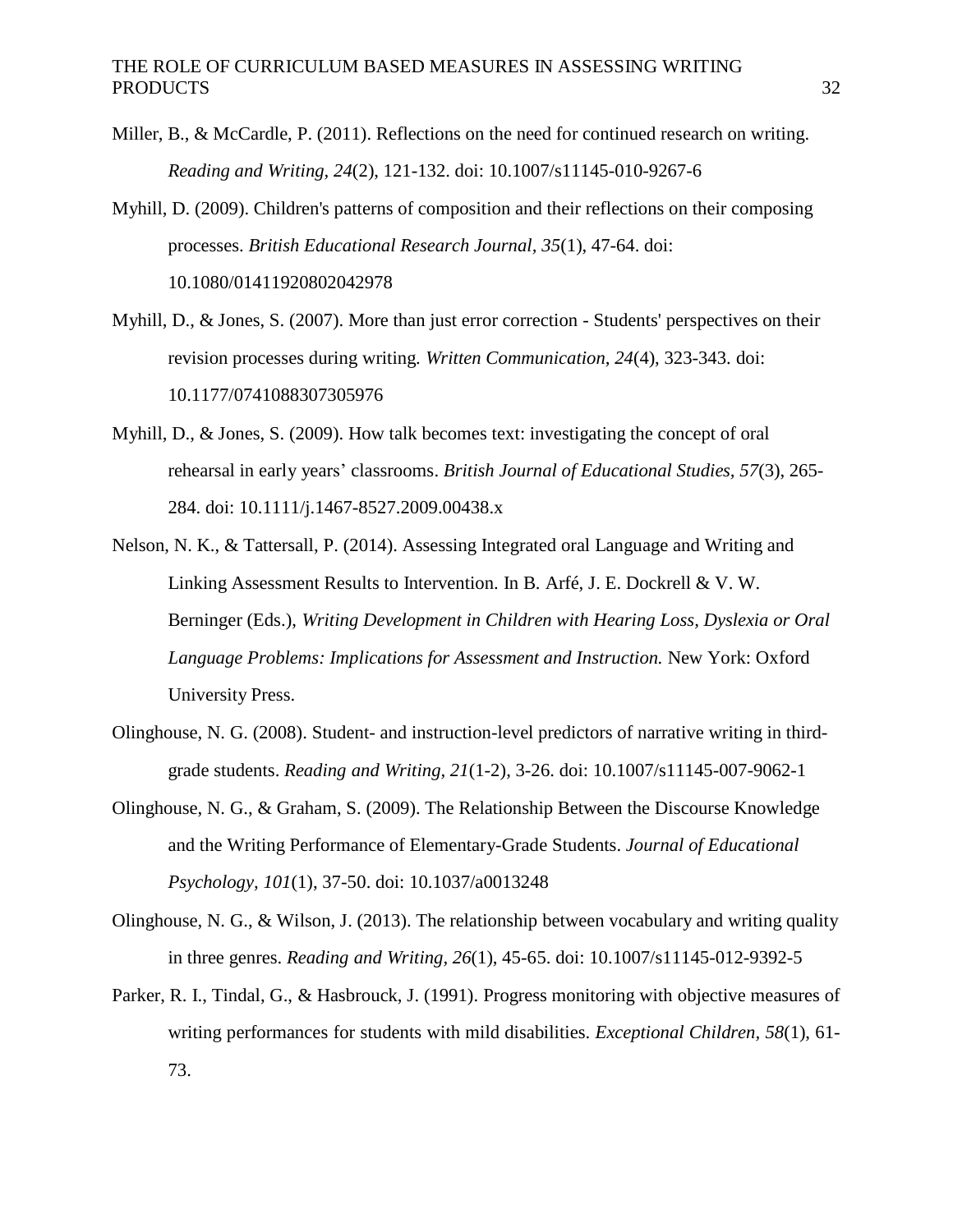- Persky, H. R., Daane, M. C., & Jin, Y. (2003). *The Nation's Report Card: Writing 2002*, *U.S. Department of Education. Institute of Education Sciences. National Center for Education Statistics*. Washington, D.C.
- Puranik, C. S., & AlOtaiba, S. (2012). Examining the contribution of handwriting and spelling to written expression in kindergarten children. *Reading and Writing, 25*(7). doi: 10.1007/s11145-011-9331-x
- Puranik, C. S., Lombardino, L. J., & Altmann, L. J. P. (2008). Assessing the microstructure of written language using a retelling paradigm. *American Journal of Speech-Language Pathology, 17*(2), 107-120.
- QCA. (2008). Assessing pupils' progress: Assessment at the heart of learning *Report for Qualifications and Curriculum Authority*.
- Ritchey, K. D., & Coker, D. L. (2013). An Investigation of the Validity and Utility of Two Curriculum-Based Measurement Writing Tasks. *Reading & Writing Quarterly, 29*(1), 89- 119. doi: 10.1080/10573569.2013.741957
- Rust, J. (1996). The manual of the Wechsler Objective Language Dimensions (WOLD): UK Edition. London, England: Psychological Corporation.
- Saddler, B., & Asaro-Saddler, K. (2013). Response to Intervention in Writing: A Suggested Framework for Screening, Intervention, and Progress Monitoring. *Reading & Writing Quarterly, 29*(1), 20-43. doi: 10.1080/10573569.2013.741945
- Scott, C. M., & Windsor, J. (2000). General language performance measures in spoken and written narrative and expository discourse of school-age children with language learning disabilities. *Journal of Speech Language and Hearing Research, 43*(2), 324-339.
- Stecker, P. M., Fuchs, L. S., & Fuchs, D. (2005). Using curriculum-based measurement to improve student achievement: Review of research. *Psychology in the Schools, 42*(8), 795- 819. doi: 10.1002/pits.20113
- Tindal, G., & Parker, R. (1989). Assessment of written expression for students in compensatory and special education programs. *Journal of Special Education, 23*(2).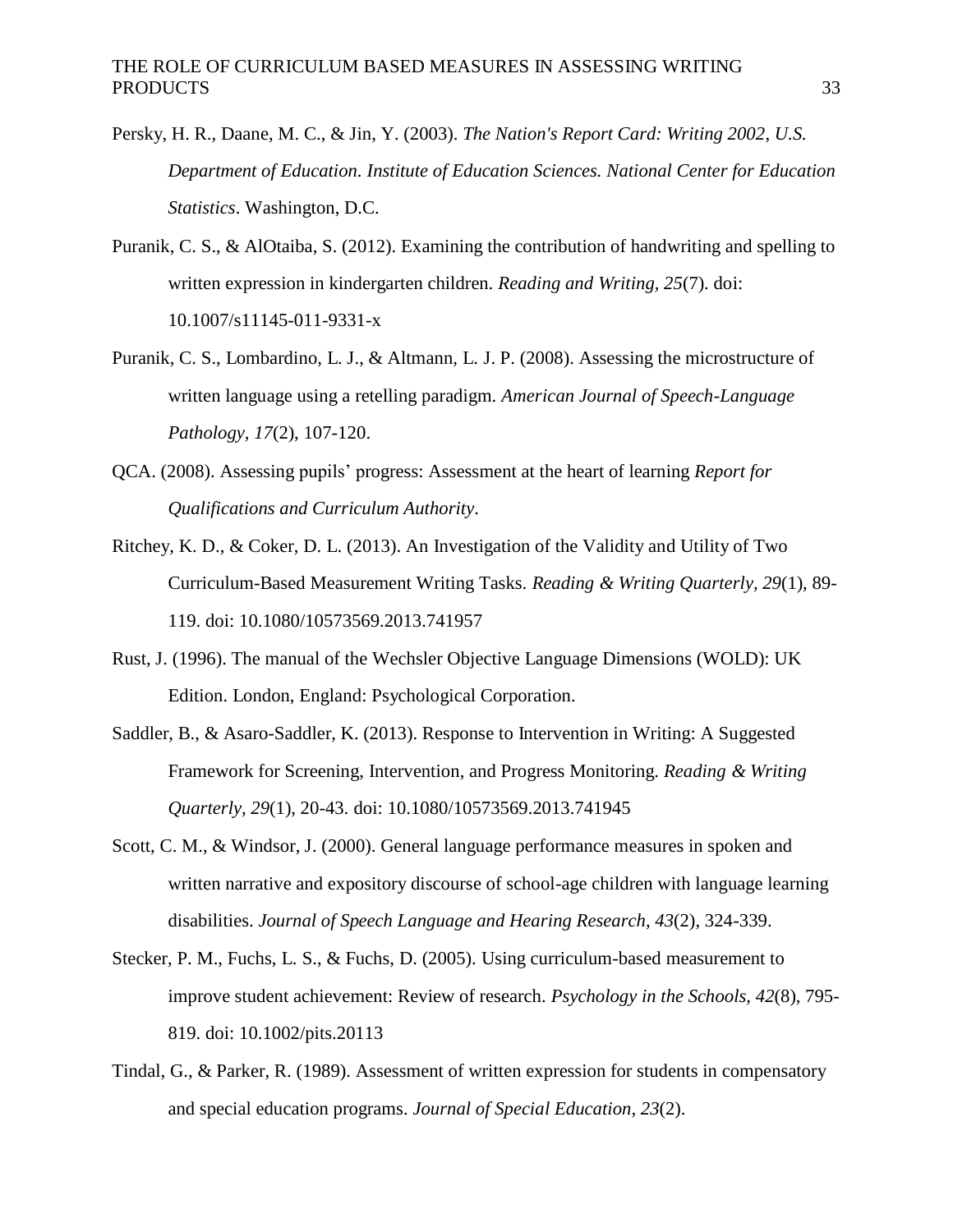Torrance, M., Alamargot, D., Castelló, M., Ganier, F., Kruse, O., Mangen, A., . . . van Waes, L. (2012). *Learning to Write Effectively: Current Trends in European Research*: Emerald.

- Wagner, R. K., Puranik, C. S., Foorman, B., Foster, E., Wilson, L. G., Tschinkel, E., & Kantor, P. T. (2011). Modeling the development of written language. *Reading and Writing, 24*(2), 203-220. doi: 10.1007/s11145-010-9266-7
- Weissenburger, J. W., & Espin, C. A. (2005). Curriculum-based measures of writing across grade levels. *Journal of School Psychology, 43*(2), 153-169. doi: 10.1016/j.jsp.2005.03.002
- Weschler, D. (2005). Weschler Individual Achievement Test (WIAT-II UK). London: Pearson; Harcourt Assessments.

Table 1. Mean (standard deviation) productivity scores for narrative and expository probes for years 3, 4 and 5

| <b>Year Group</b>    |            | 3       | $\overline{\mathbf{4}}$ | 5       |
|----------------------|------------|---------|-------------------------|---------|
| <b>CBM-W Measure</b> | Genre type | Mean    | Mean                    | Mean    |
|                      |            | (SD)    | (SD)                    | (SD)    |
| Total words          | Narrative  | 44.35   | 51.71                   | 58.93   |
|                      |            | (18.00) | (18.28)                 | (26.92) |
|                      |            |         |                         |         |
|                      | Expository | 35.71   | 37.54                   | 45.56   |
|                      |            | (16.33) | (15.23)                 | (17.15) |
|                      |            |         |                         |         |
| Correct word         | Narrative  | 37.86   | 41.80                   | 49.97   |
| sequences            |            | (17.85) | (16.76)                 | (22.93) |
|                      |            |         |                         |         |
|                      | Expository | 31.18   | 32.98                   | 38.70   |
|                      |            | (15.93) | (15.23)                 | (17.03) |
|                      |            |         |                         |         |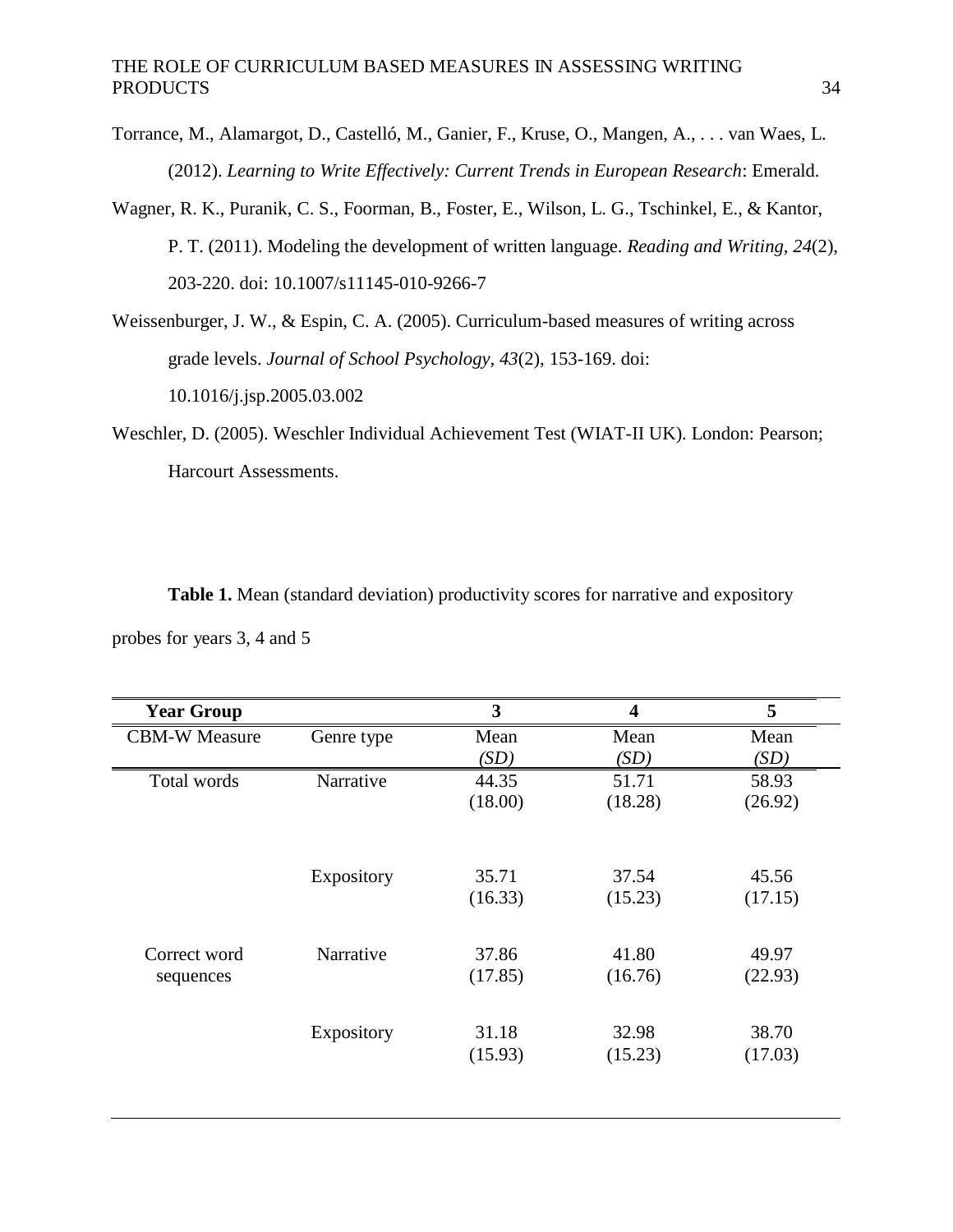| PRODUCTS                       |            |                |                | 35             |
|--------------------------------|------------|----------------|----------------|----------------|
| Number of<br>punctuation marks | Narrative  | 3.15<br>(3.25) | 3.04<br>(2.66) | 4.97<br>(4.32) |
|                                | Expository | 3.32<br>(3.07) | 3.77<br>(3.44) | 5.29<br>(4.31) |
| Total sentences                | Narrative  | 2.40<br>(2.06) | 1.88<br>(1.71) | 3.11<br>(2.46) |
|                                | Expository | 2.14<br>(1.94) | 2.12<br>(2.07) | 2.46<br>(2.12) |
|                                |            |                |                |                |

**Table 2**. Mean (standard deviation) accuracy scores for narrative and expository probes

for years 3, 4 and 5

| Year group            |            | 3     | $\overline{\mathbf{4}}$ | 5     |
|-----------------------|------------|-------|-------------------------|-------|
| <b>CBM-W Measure</b>  | Genre type | Mean  | Mean                    | Mean  |
|                       |            | (SD)  | (SD)                    | (SD)  |
| Proportion of words   | Narrative  | .85   | .88                     | .90   |
| spelled correctly     |            | (.10) | (.12)                   | (.08) |
|                       | Expository | .82   | .85                     | .89   |
|                       |            | (.14) | (.11)                   | (.11) |
| Proportion of correct | Narrative  | .81   | .78                     | .84.  |
| word sequences        |            | (.12) | (.14)                   | (14)  |
|                       | Expository | .82   | .83                     | .80   |
|                       |            | (.15) | (.16)                   | (.15) |
|                       |            |       |                         |       |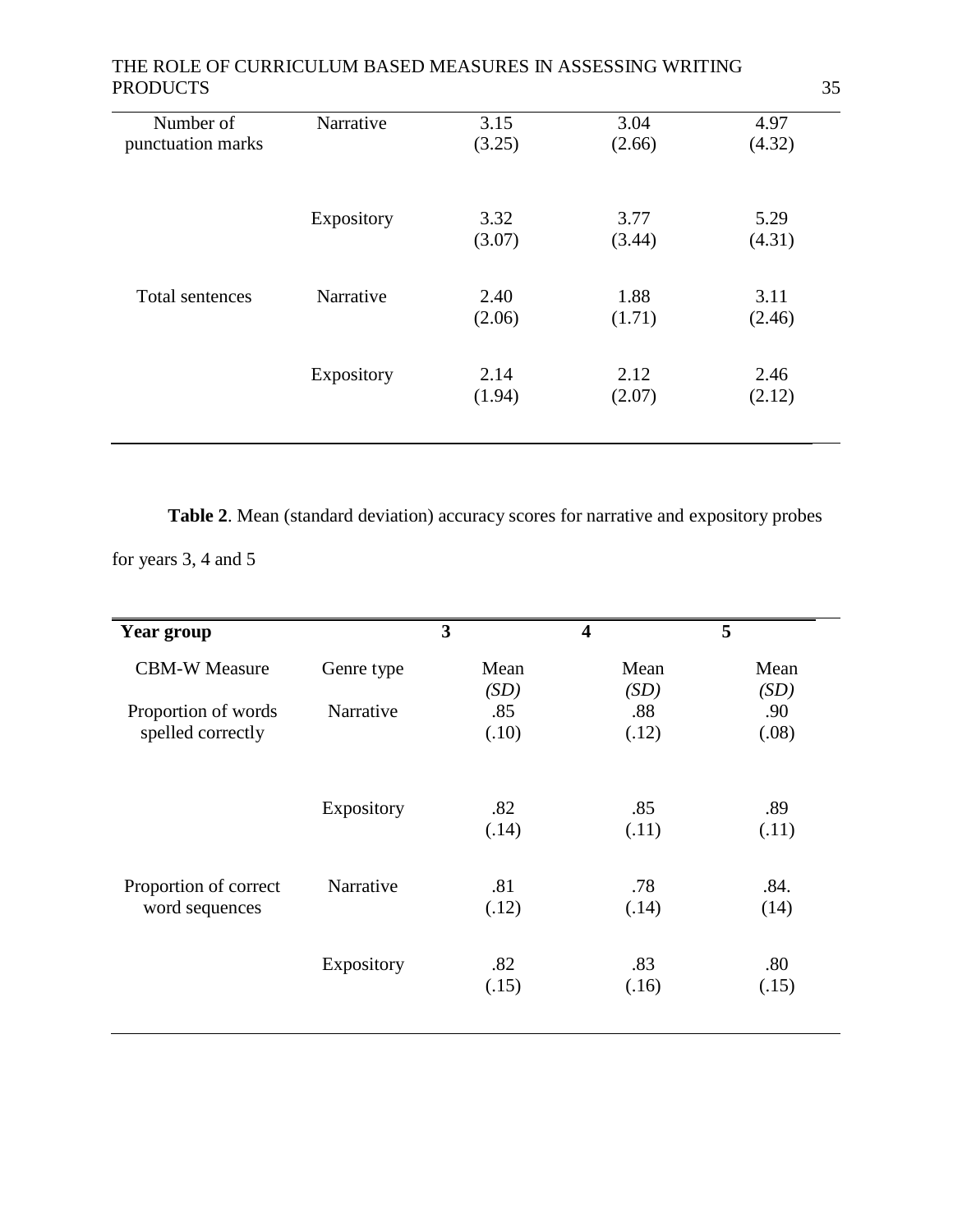|            |       |       | 36                                                         |
|------------|-------|-------|------------------------------------------------------------|
| Narrative  | .90   | .86   | .95                                                        |
|            | (.19) | (.25) | (.13)                                                      |
| Expository | .93   | .91   | .92                                                        |
|            | (.16) | (.20) | (.17)                                                      |
| Narrative  | .57   | .62   | .76                                                        |
|            | (1.0) | (.42) | (.33)                                                      |
| Expository | .69   | .67   | .70                                                        |
|            | (.41) | (.40) | (.37)                                                      |
|            |       |       | THE ROLE OF CURRICULUM BASED MEASURES IN ASSESSING WRITING |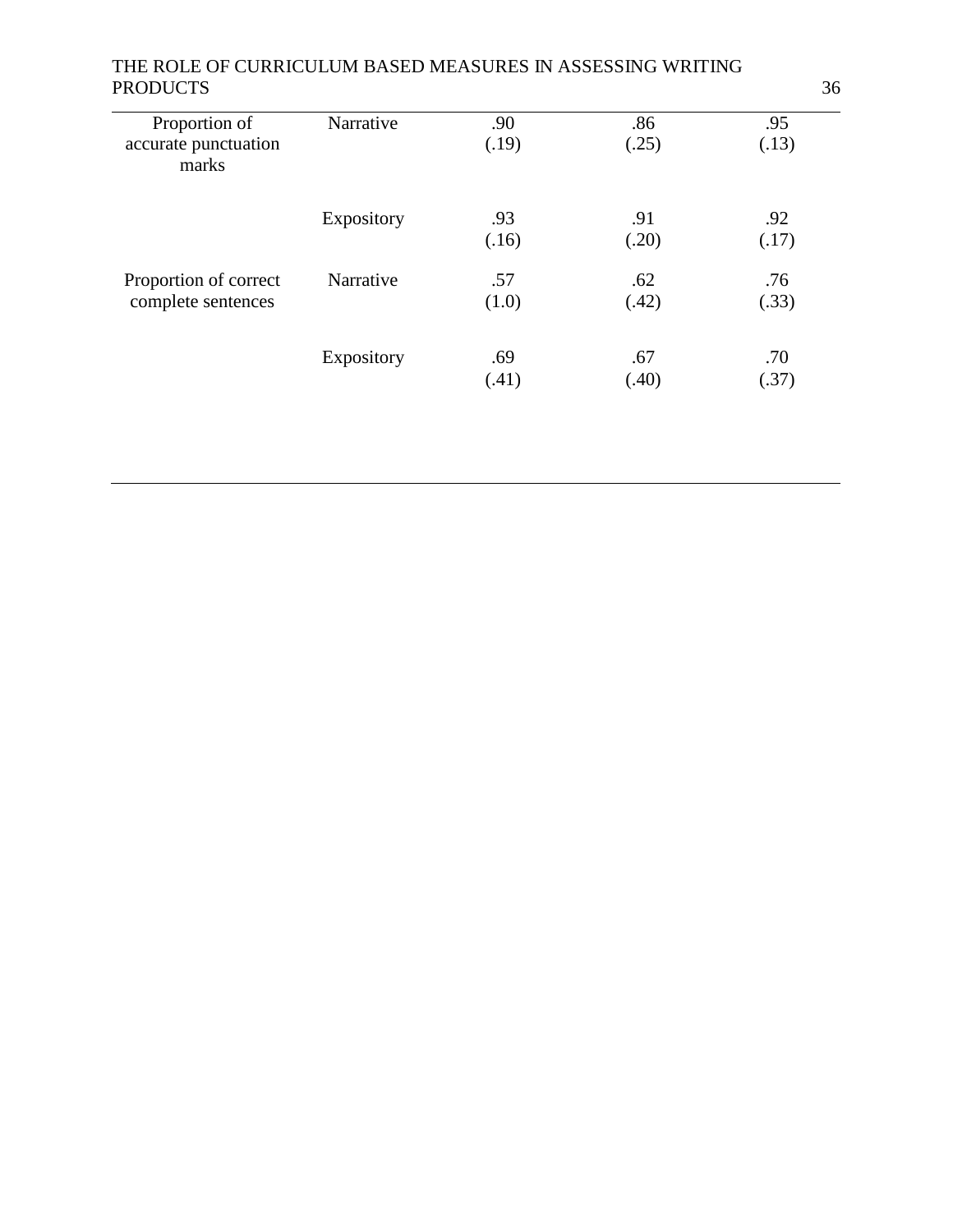**Table 3**. Bivariate correlations between CBM-W narrative performance (above the diagonal) and expository performance (below the diagonal) and WOLD raw scores controlling for age

|                                                                              |          | $1 \t 2 \t 3 \t 4$                  |                                     |                           | 5         |
|------------------------------------------------------------------------------|----------|-------------------------------------|-------------------------------------|---------------------------|-----------|
| 1. WOLD Raw score                                                            |          |                                     | $.42***$ $.45***$ $.32***$ $.30***$ |                           |           |
| 2. Total Words produced                                                      | $.44***$ |                                     |                                     | $94***$ $.32***$ $.23***$ |           |
| 3. Correct word sequences                                                    |          | $.51***$ $.88***$                   |                                     | $36***$ $32***$           |           |
| 4. Number of punctuation marks                                               |          | $.48***$ $.47***$ 60 <sup>***</sup> |                                     |                           | $18^{**}$ |
| 5. Proportion of words spelled correctly $.33***$ $.16***$ $.31***$ $.29***$ |          |                                     |                                     |                           |           |

Significance \*\*  $p = .005$ , \*\*\*  $p \le .001$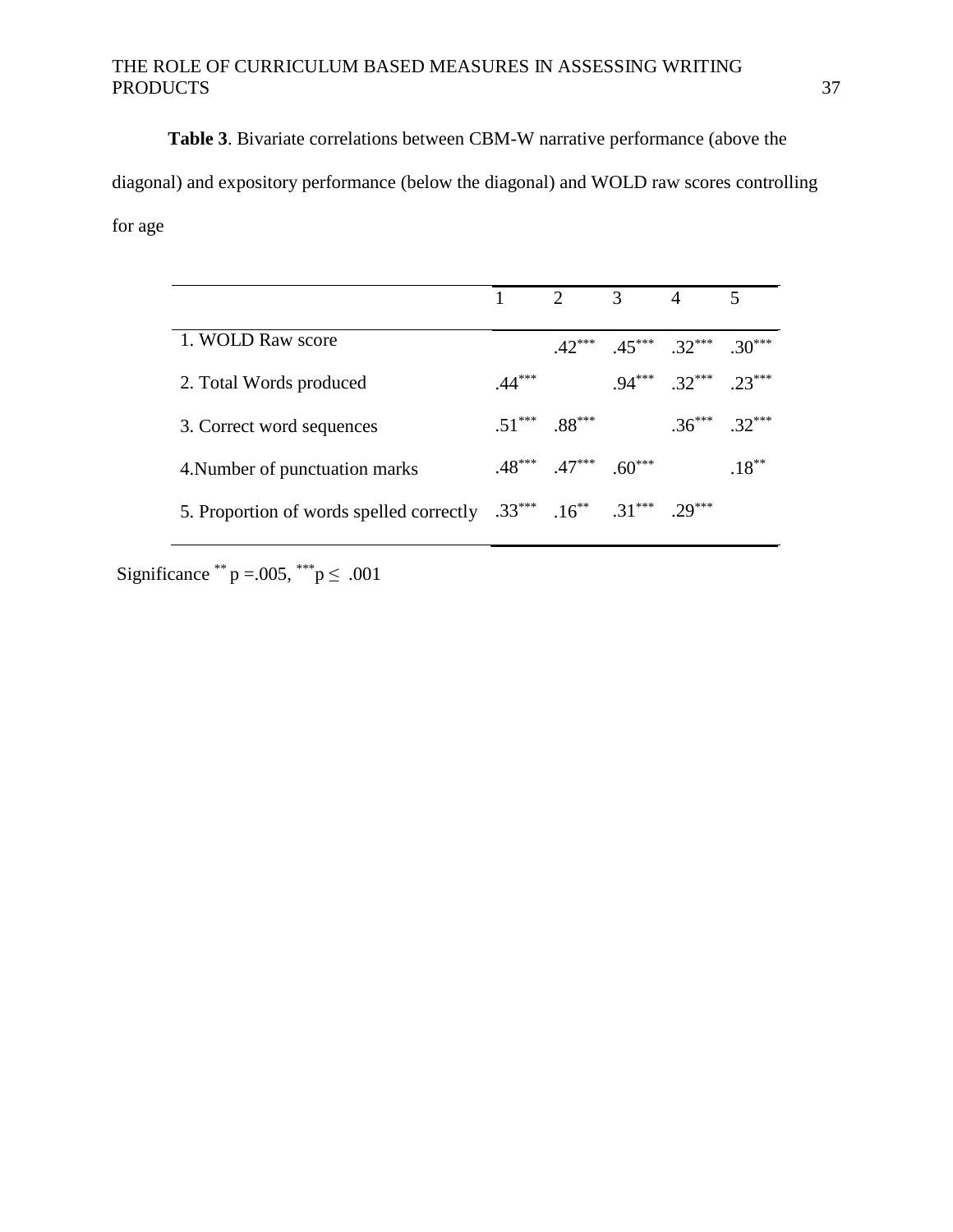|                                                 | Component scores |          |  |  |
|-------------------------------------------------|------------------|----------|--|--|
| Writing measures                                | Productivity     | Accuracy |  |  |
| Narrative total words produced                  | .85              | .12      |  |  |
| Expository total words produced                 | .89              | .05      |  |  |
| Narrative CWS                                   | .85              | .26      |  |  |
| <b>Expository CWS</b>                           | .87              | .15      |  |  |
| Narrative total punctuation                     | .60              | .40      |  |  |
| Expository total punctuation                    | .44              | .35      |  |  |
| Narrative proportion of words spelled correctly | .08              | .87      |  |  |
| Narrative proportion of words spelled correctly | .18              | .78      |  |  |
| WOLD raw score                                  | .58              | .47      |  |  |

# **Table 4**. Principal component analysis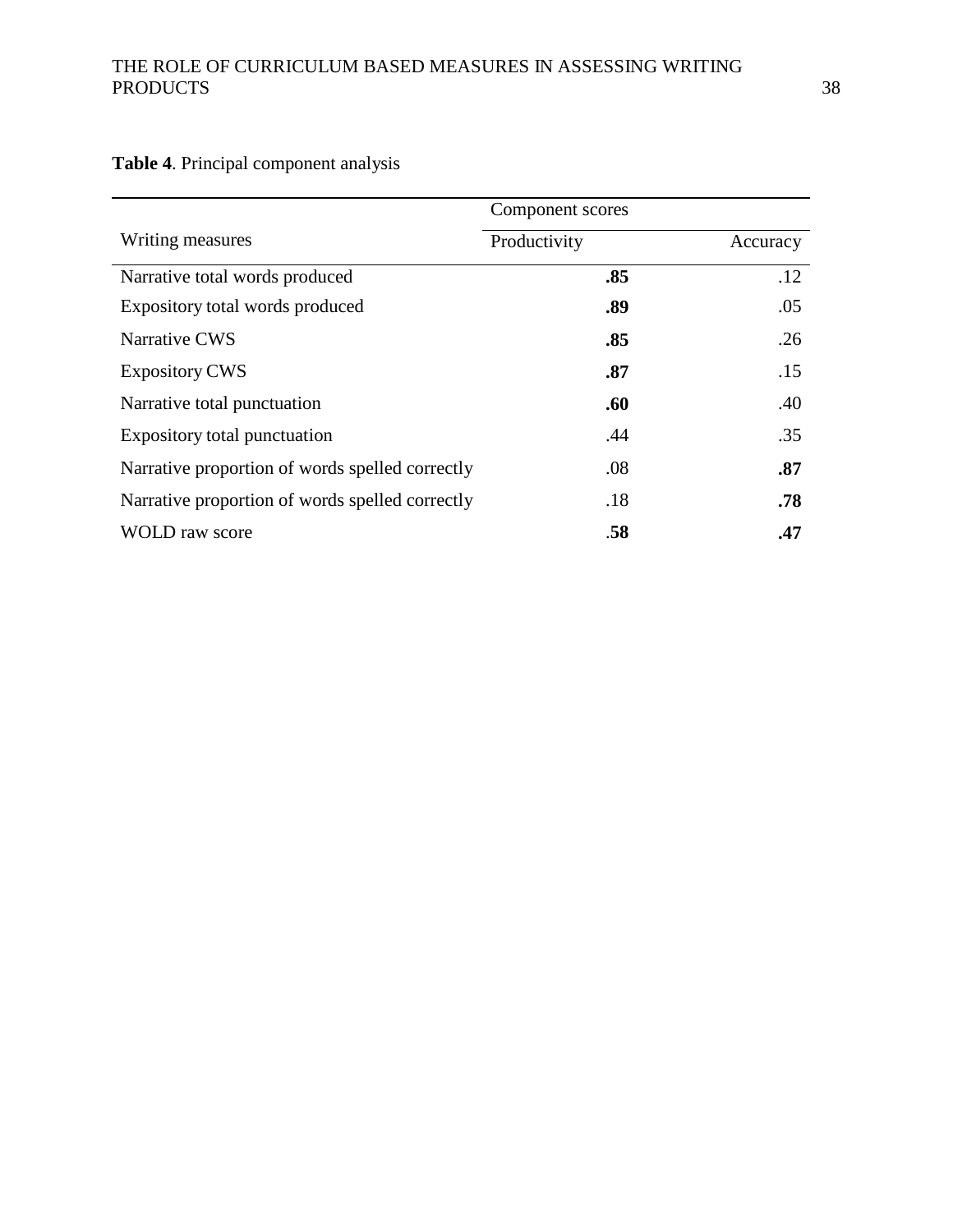## **Table 5.** Gain scores for CBM measures

| Year group                                  |            | 3                | $\overline{\mathbf{4}}$ | 5                 |
|---------------------------------------------|------------|------------------|-------------------------|-------------------|
| CBM-W<br>Measure                            | Genre type | Mean<br>(SD)     | Mean<br>(SD)            | Mean<br>(SD)      |
| Total<br>number of<br>words                 | Narrative  | 5.76<br>(18.81)  | 2.25<br>(22.40)         | 7.74<br>(23.52)   |
|                                             | Expository | 4.38<br>(17.85)  | 9.37<br>(22.79)         | 6.88<br>(23.61)   |
| Correct word<br>sequences                   | Narrative  | 5.5<br>(17.80)   | 6.85<br>(22.79)         | 10.49<br>(25.36)  |
|                                             | Expository | 2.90<br>(18.15)  | 6.60<br>(22.57)         | 8.52<br>(23.92)   |
| Correct<br>punctuation<br>marks             | Narrative  | .14<br>(4.02)    | 1.02<br>(4.66)          | .36<br>(5.29)     |
|                                             | Expository | $-.31$<br>(3.44) | .85<br>(4.66)           | .39<br>(5.16)     |
| Proportion<br>words<br>spelled<br>correctly | Narrative  | .0003<br>(.10)   | .02<br>(.11)            | .02<br>(.09)      |
|                                             | Expository | .02<br>(.14)     | .02<br>(.13)            | $-.0003$<br>(.11) |